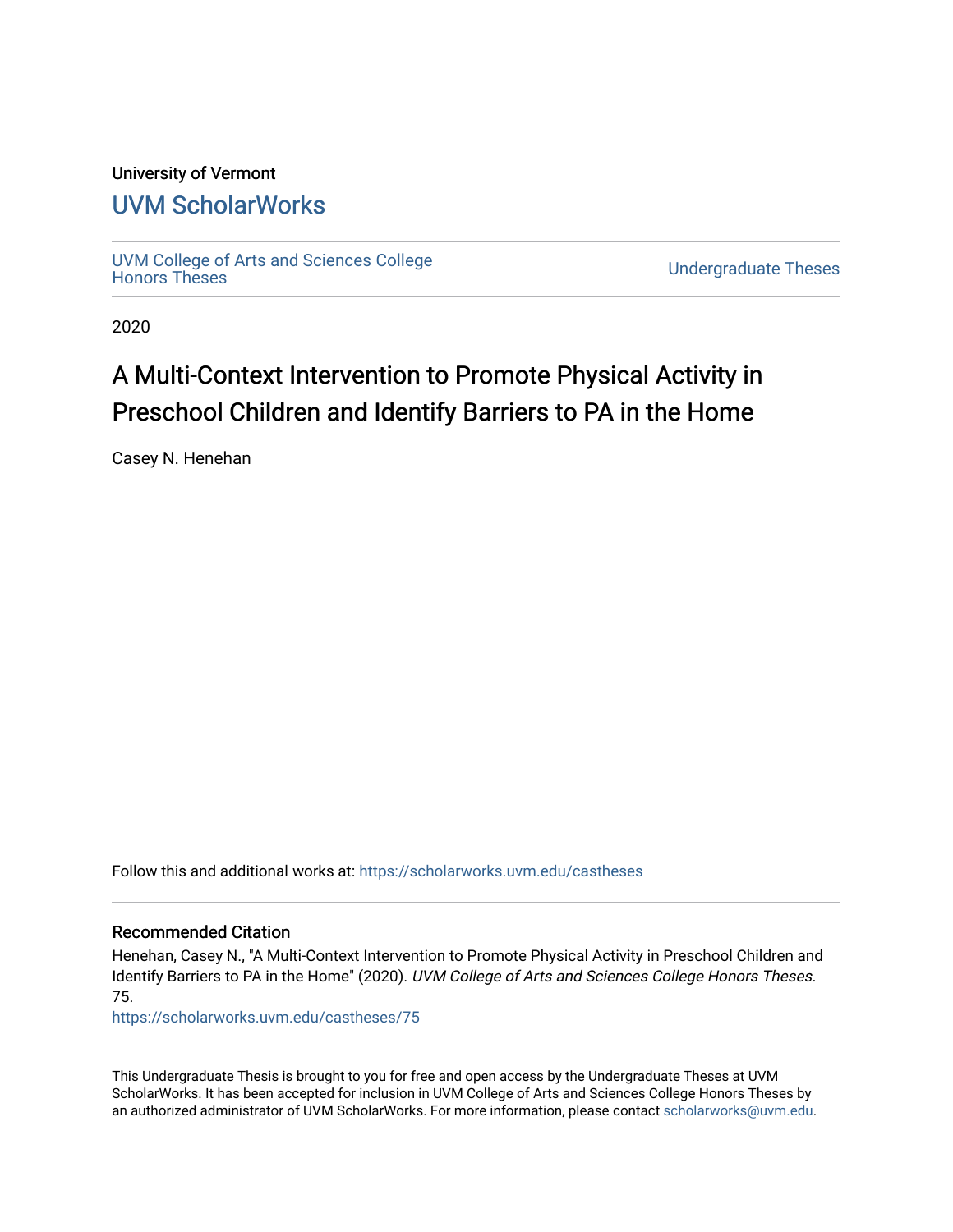A Multi-Context Intervention to Promote Physical Activity in

Preschool Children and Identify Barriers to PA in the Home

Casey Henehan

College Honors Thesis, University of Vermont

HON 249

Dr. Betsy Hoza

April 30, 2020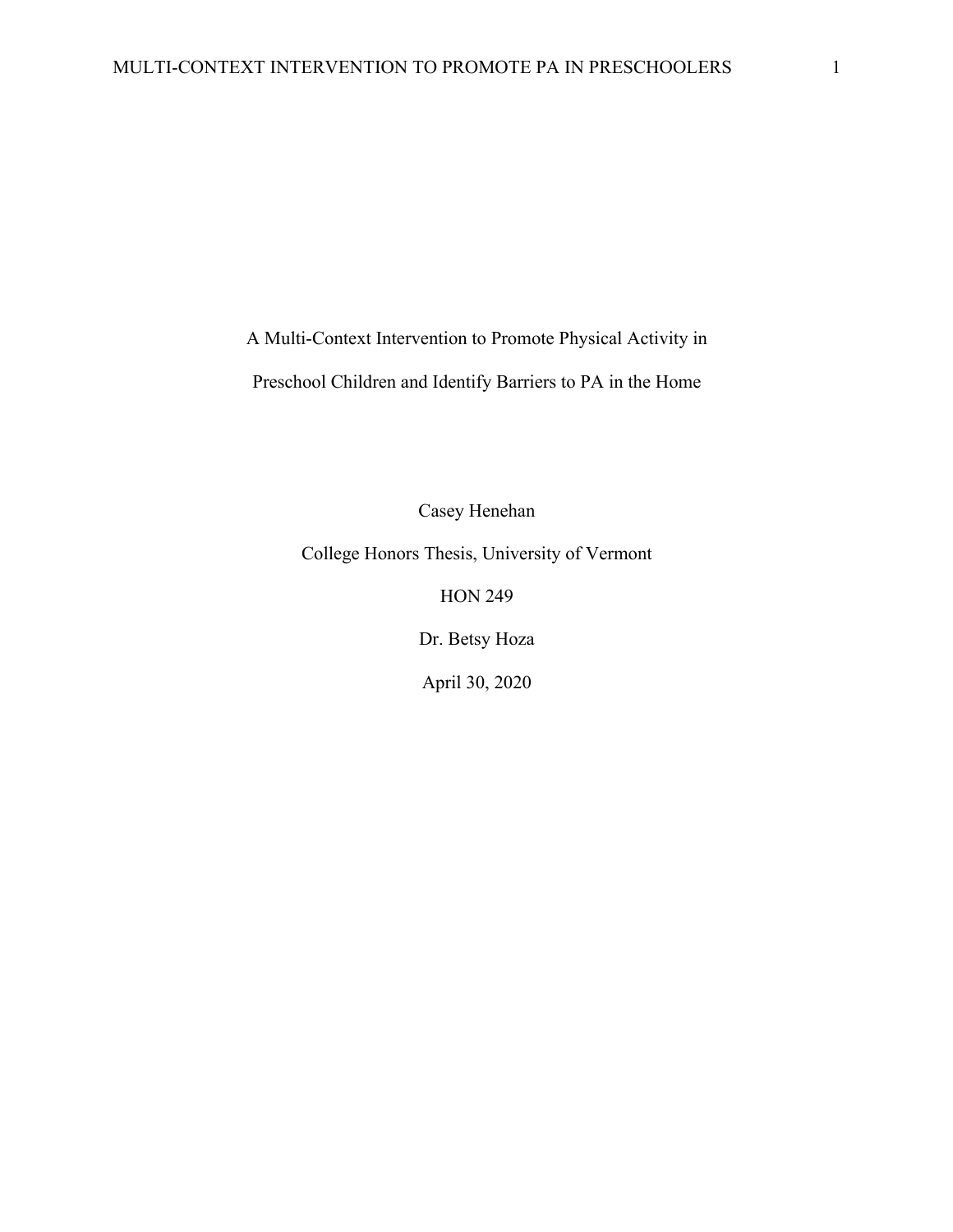#### Abstract

Physical activity (PA) is important for preschoolers' health. This study piloted the addition of in-home online exercise videos, *Kiddie CATs at Home,* to a previously existing inschool PA intervention, *Kiddie CATs on the Move* (Meyer et al., under review; Meyer et al., 2019) creating a multi-context PA program for preschool children. Additionally, this project explored health-related behaviors (screen time, sleep) and barriers and facilitators to children's PA outside of school. Families were recruited as part of a larger program evaluation study of the *Kiddie CATs on the Move* PA intervention. Forty-two parents of participating preschool children (*Mage* = 3.98, *SD* = 0.59, 52.4% male, 40.5% Caucasian, 31% Asian, 19% African American, 2.4% Latinx, and 7.1% other) completed a 14-item parent survey created specifically for use on this project. Correlational analyses indicated a significant positive association between Head Start enrollment status and school day screen use. Weekend and school day screen use were also significantly positively correlated. A paired-samples *t*-test comparing mean weekday and weekend screen time revealed that, on average, screen use was higher on weekend days than on school days. A significant positive correlation was found between average hours slept on weekends and average hours slept on weekdays. Parents reported children had positive responses to the intervention. Themes in parents' responses from qualitative coding of the questionnaires related to children's experiences watching the *Kiddie CATs at Home* videos, children's current PA behavior outside of school, and characteristics of barriers/facilitators to PA. This study highlights the potential for video-based PA interventions to engage preschool children in PA in the home.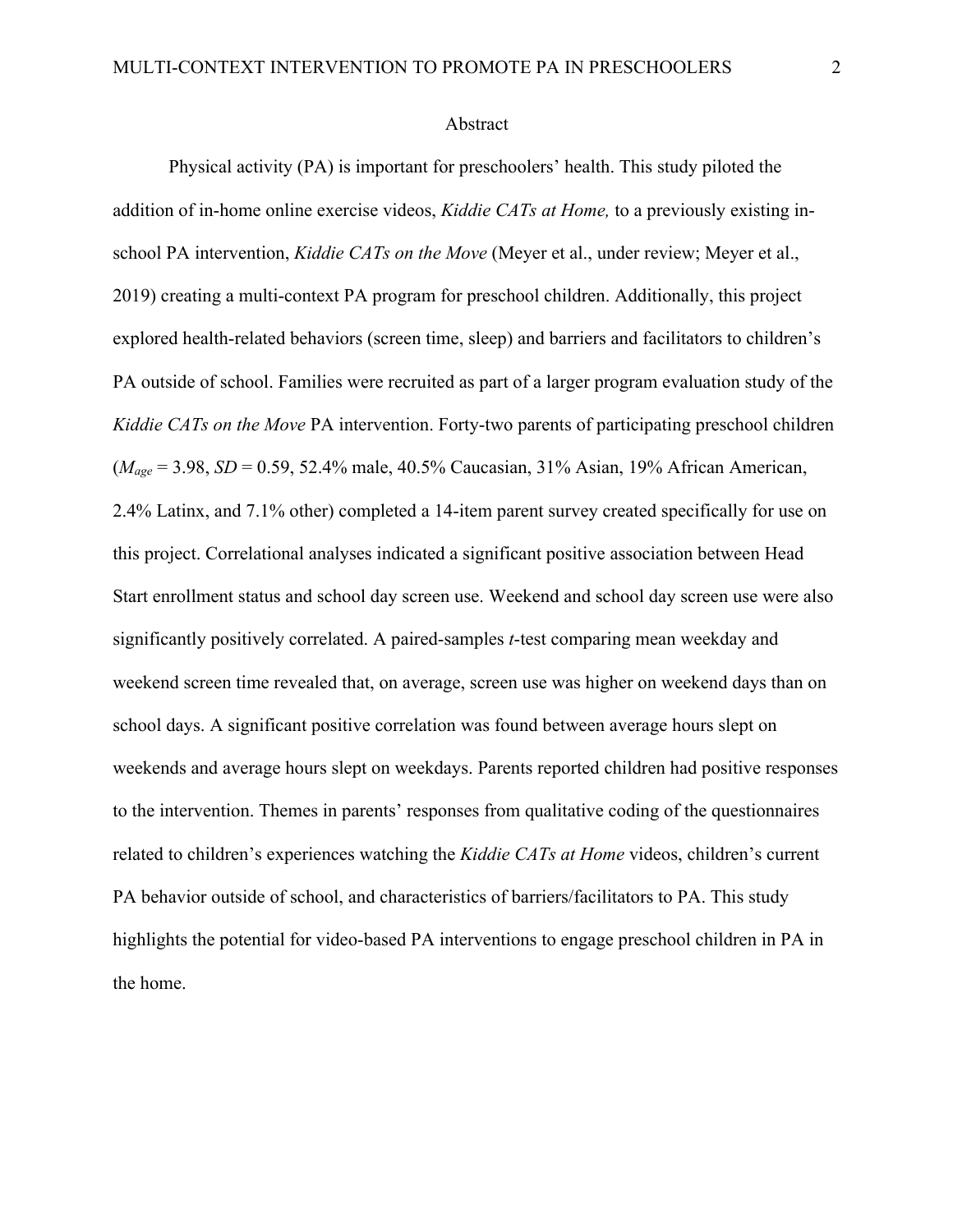## **A Multi-Context Intervention to Promote Physical Activity in Preschool Children and Identify Barriers to PA in the Home**

A growing body of research supports the importance of physical activity (PA) for preschool children. For example, greater levels of PA have been found to benefit preschool children's motor skills, body composition, metabolic health, and social development (Tremblay et al., 2012), suggesting PA may be beneficial for preschoolers' development. To promote preschool PA, the U.S. Institute of Medicine's (IOM) Early Childhood Obesity Prevention Policies recommend that preschoolers are provided with opportunities for light, moderate, and vigorous PA for a minimum of 15 minutes per waking hour in childcare (IOM, 2011). An investigation by Pate and colleagues (2015) found that at least half the preschoolers in two large independent samples were not adhering to the IOM PA guideline. In addition, a 2019 study found preschoolers were only meeting IOM guidelines on 62.41% of assessment days (Tompkins et al., 2019). Based on these findings, more opportunities to engage in PA must be provided for preschoolers, who may not be meeting IOM PA guidelines at preschool alone.

O'Neill and colleagues (2016) found that children who did not meet IOM PA guidelines in school engaged in similar levels of out-of-school PA as those who did meet the guidelines during the school day. Specifically, children who do not meet IOM PA guidelines in school do not seem to compensate by participating in greater levels of PA outside of school in comparison to their peers who do meet guidelines (O'Neil et al., 2016). Considering these findings, interventions could increase PA opportunities for children in school or outside of school, but more opportunities must be provided for children to engage in PA throughout the day, as they are not meeting PA guidelines in preschool settings alone. As such, novel interventions promoting PA opportunities outside preschool may help to address this issue.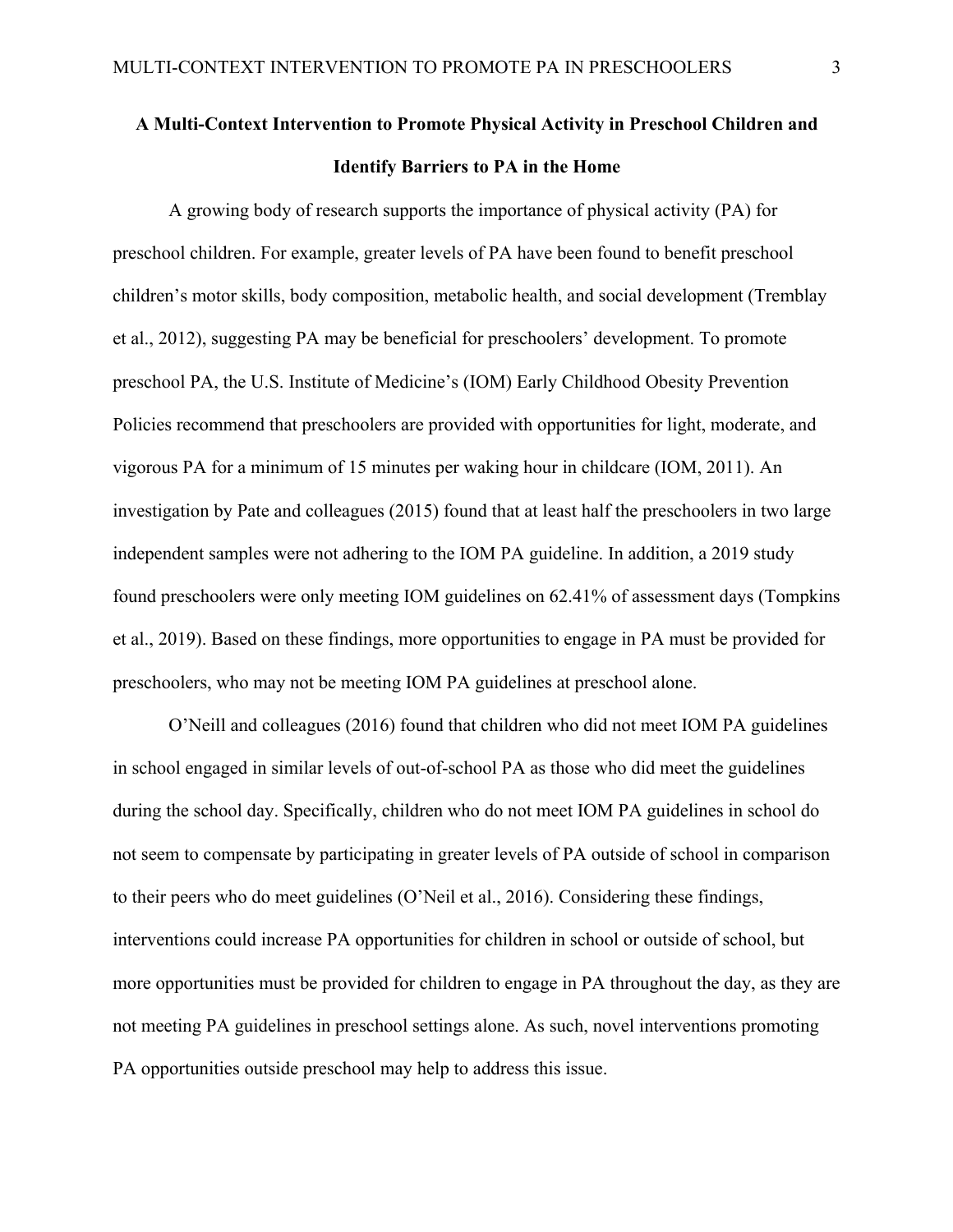Spence and Lee (2003) propose the use of Bronfenbrenner's bioecological model (1977) as a framework for promoting PA. Bronfenbrenner's model proposes that children interact with their environment at different contextual levels, with each level influencing their development. According to the model, children directly participate in their environments at the "microsystem" level, which includes school and home environments, separately. The "mesosystem," a higher level of the model, connects individual microsystems (Bronfenbrenner, 1977). Spence and Lee (2003) suggest the "mesosystem" level is key for shaping PA behavior because supporting connections between PA behavior in various microsystems (e.g., home and school) ultimately enhances the quality of interventions. Within their proposed model, they include "parental support for PA at home" and "child's involvement in PA at school" as mesosystem levels of influence (Spence & Lee, 2003, p. 15). In alignment with their model, an intervention that promotes communication and connection between mesosystems would be consistent with Bronfenbrenner's theoretical framework to bolster children's PA.

Following the framework outlined by Spence and Lee (2003), the primary goal of the current project is to pilot the addition of in-home online exercise videos (i.e., *Kiddie CATs at Home*) to a previously existing in-school PA intervention (i.e., *Kiddie CATs on the Move*; Meyer et al., under review; Meyer et al., 2019) to create a multi-context PA program for preschool children*. Kiddie CATs on the Move* is a 30-minute structured PA program comprised of a fiveminute "Plan" period in which expectations and rules are outlined, four five-minute "Do" periods of activity with a one-minute review between each, and a two-minute final review to stretch and discuss the benefits of PA (Meyer et al., 2019). *Kiddie CATs at Home* allows children to engage in the *Kiddie CATs on the Move* activities at home by streaming videos of the activities.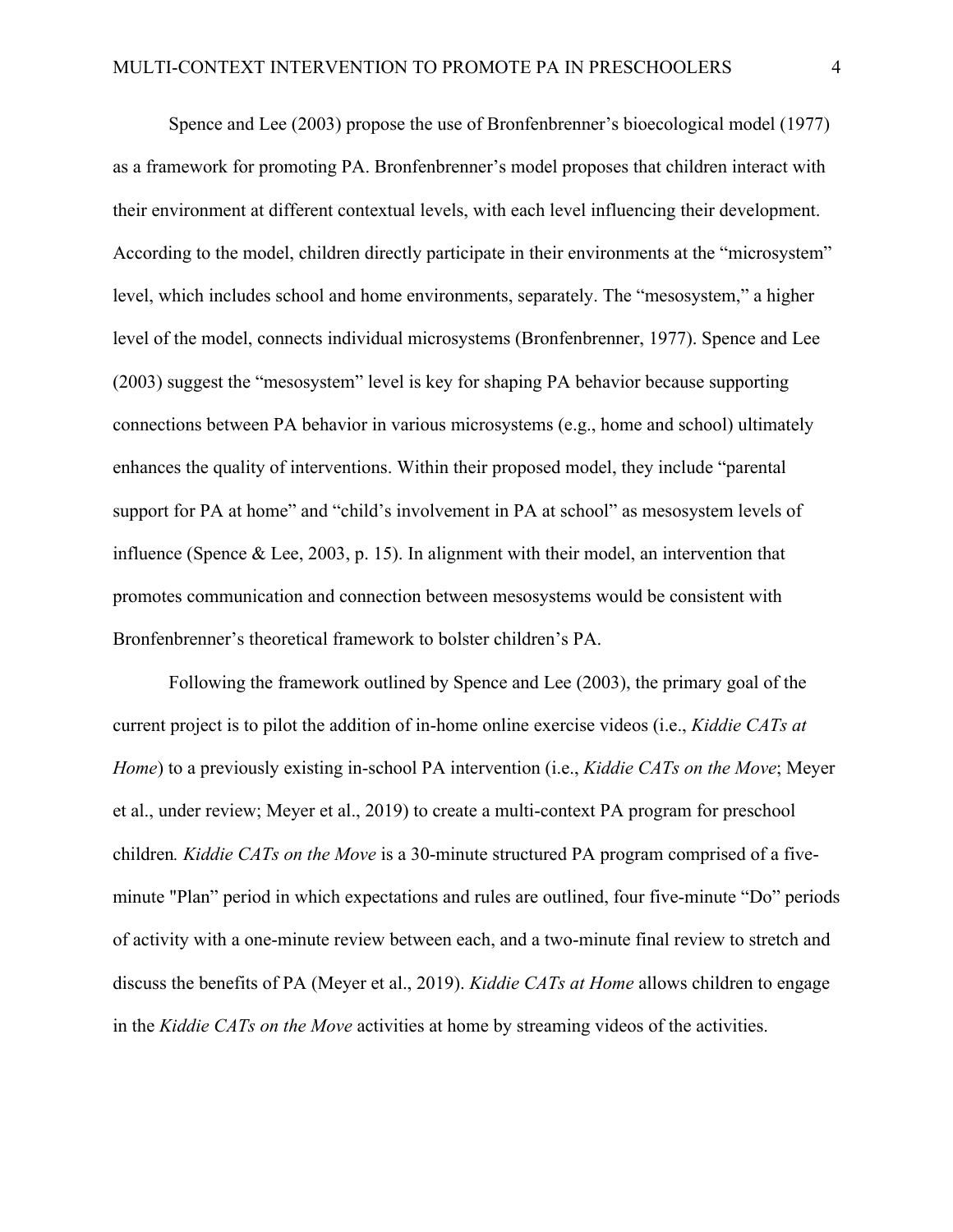Videos may be an effective PA intervention medium because they can be used at both home and school and can be easily supervised by adults. In a previous examination, teachers reported a lack of preschool age-appropriate exercise videos (Obeng, 2009). To date, only one study has examined the effects of a video intervention on child PA behaviors. In their investigation, Levin and colleagues (2002) found that showing videos to kindergarten through second-grade students about the importance of PA increased their knowledge of basic cardiovascular function and of the benefits of PA. A greater percentage of children in the intervention group found PA to be enjoyable compared to the control group at posttest (Levin et al., 2002). These findings suggest video interventions may be effective in promoting children's PA, warranting further investigation.

Further, PA interventions utilizing mass media have been found to have potential to reach larger numbers of individuals, which may be important as face-to-face interventions may not be accessible to larger populations (Lau et al., 2011). Despite this, mass media approaches are less personalized than face-to-face interventions, therefore tailoring interventions to the target population should be considered (Lau et al., 2011). Information and communication technologies (e.g., internet, mobile phones) have shown positive effects in PA interventions for children and adolescents particularly when combined with face-to-face delivery approaches (Lau et al. 2011).

An examination of a structured exergaming intervention (Dance, Dance, Revolution) with school-aged Latinx children provides additional support for the potential for video-based PA interventions to promote PA in young children. Specifically, participants in this study showed improved cardiovascular fitness over time, as compared to a control group that did not participate in structured exercise (Gao et al., 2013). Relatedly, a study of urban school-aged children found a significant increase in PA participation following the use of a structured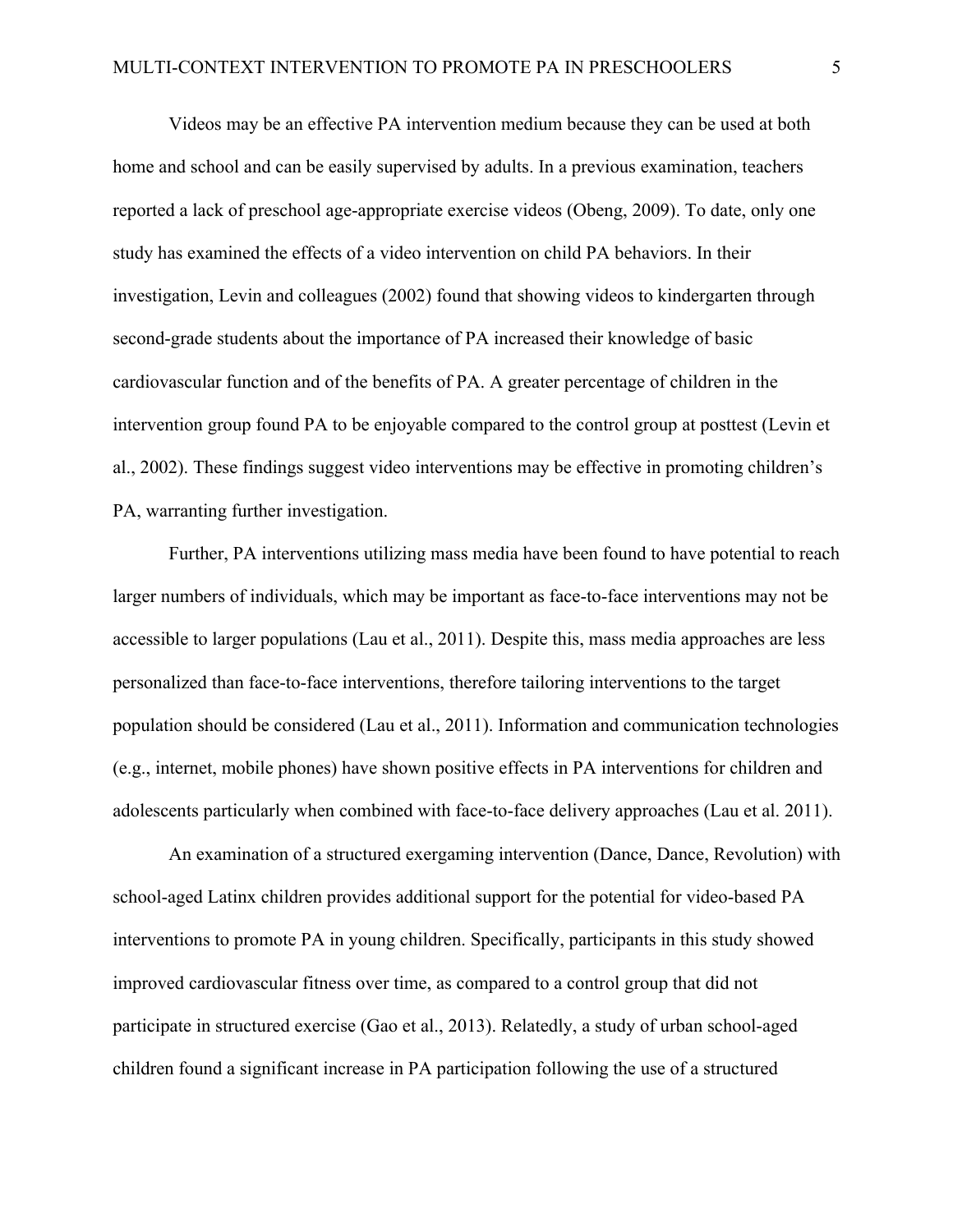exergaming-based program over time when compared to a control group (Gao & Xiang, 2014). Additionally, the participants expressed positive attitudes surrounding the exergaming exercise intervention and their own fitness ability (Gao & Xiang, 2014). In this way, exergaming has been shown to foster improvements in fitness and PA participation, along with positive attitudes regarding PA.

Similarly, parent support may be another facilitator to improving children's PA behaviors as parents view themselves as critical contributors to a healthy home environment for their children (Lindsay, Wallington, et al. 2018). Specifically, parental support of PA was related to child PA (Trost et al., 2003). Supportive parental behaviors (e.g., positively reinforcing PA behaviors, limiting sedentary behaviors) have been shown to increase children's PA (Lindsay, Wasserman, et al., 2018). Although parental support may be a facilitator for PA, most American adults do not meet the recommended guidelines for PA themselves (Beauchamp et al., 2017), suggesting some parents may not be ideal PA role models. This finding highlights the need for interventions that promote PA behaviors for children at home that parents can readily support and that may require minimal parental PA engagement.

Parent support for PA may also be limited because parents have reported financial costs associated with organized PA activities as a barrier to PA, particularly in single-income families (Irwin et al., 2005). Additionally, parents reported insufficient time was found to be a barrier to preschoolers' PA at home, especially in families with working parents (Irwin et al., 2005). Moreover, parental perceptions and attitudes about their child's environment can also serve as barriers or facilitators to PA. For example, parental perception of a community's physical environment may influence the amount of time preschoolers spend outside (Cerin et al., 2016). Location barriers are also relevant to rural families, with a 2017 study finding that rural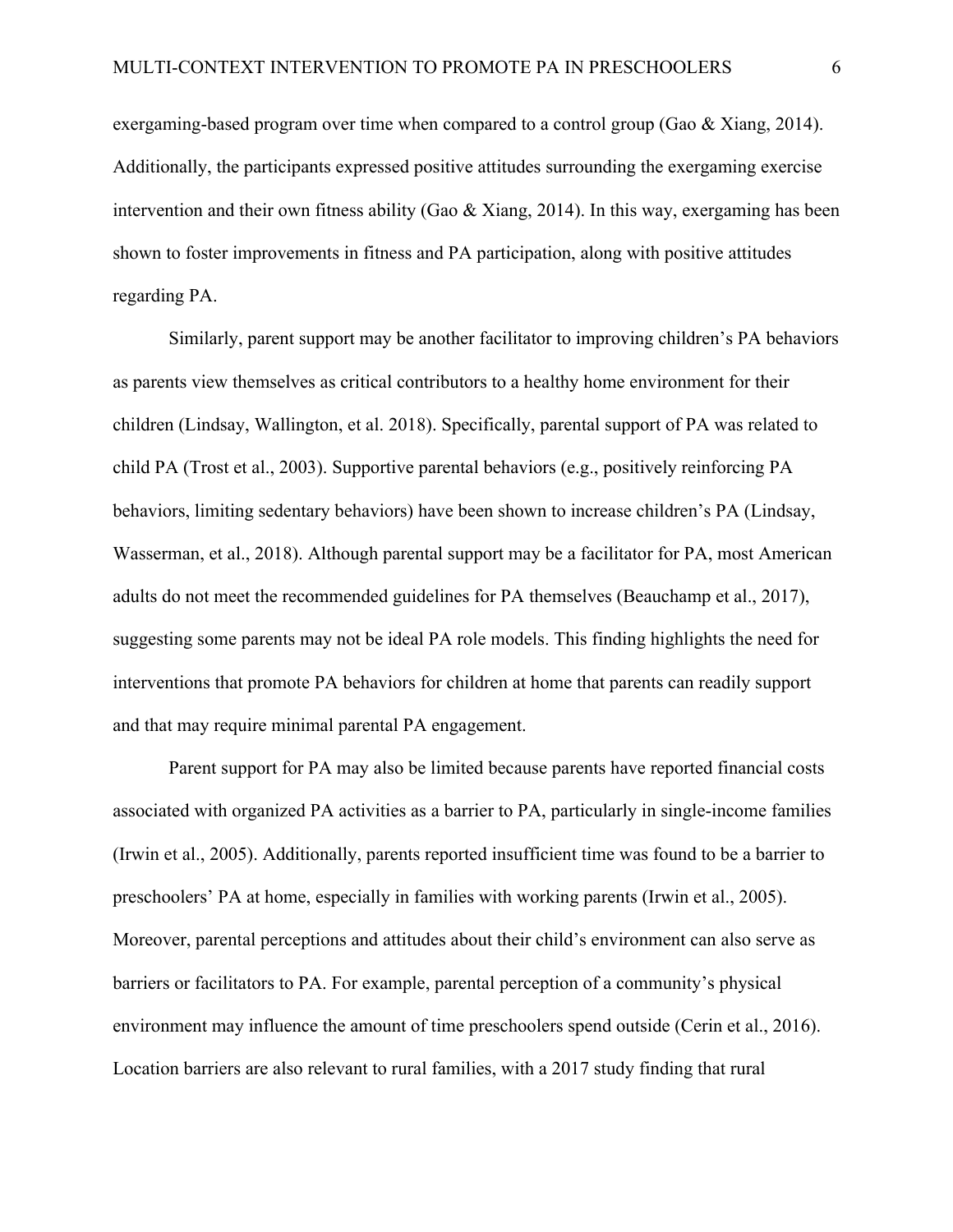environments may be a barrier to PA due to distance from recreation places (Hesketh et al., 2017; Buro et al., 2015).

Finally, weather is another important factor to consider related to children's PA. When outside, preschoolers are more likely to engage in moderate to vigorous PA (MVPA, Cerin et al, 2016). Both parents (Lindsay, Wasserman et al., 2018) and children (Eyre et al., 2015) have reported that parents keep their children inside in inclement conditions (e.g., windy, wet, cold), limiting children's PA opportunities. When interviewing parents of preschoolers, Irwin et al. (2005) found warmer seasons were more favorable for children's PA than the colder seasons. Additional efforts need to be made as "innovative solutions are necessary to promote involvement in physical activities during winter" (Tucker & Gilliland, 2007, p. 920).

Taken together, these findings suggest that there are numerous barriers that can restrict children's PA, which may mean children have more time to engage in sedentary behaviors like screen time. A 2017 study found children ages birth to eight spend 139 minutes, on average, interacting with various forms of screen media (e.g., TV, DVDs, computers, video games, mobile devices) per day (Rideout, 2017). The absence of "safe, affordable, and entertaining facilities" outside the home, a lack of outdoor space, and unsafe outdoor environments have been noted as barriers to lessening screen time (Minges et al., 2015, p. 392). Facilitators to reducing screen time include access to a large outdoor space that promotes recreation (Minges et al., 2015). Importantly, Pate et al. (1997) found a strong association between reported television watching time and PA participation. Children who watched television or played video games for three or more hours after school were more likely to have low rates of activity than those who engaged in less screen time (Pate et al., 1997). In addition, parents who believed they were able to influence their child's PA had children who were less likely to exceed guidelines for screen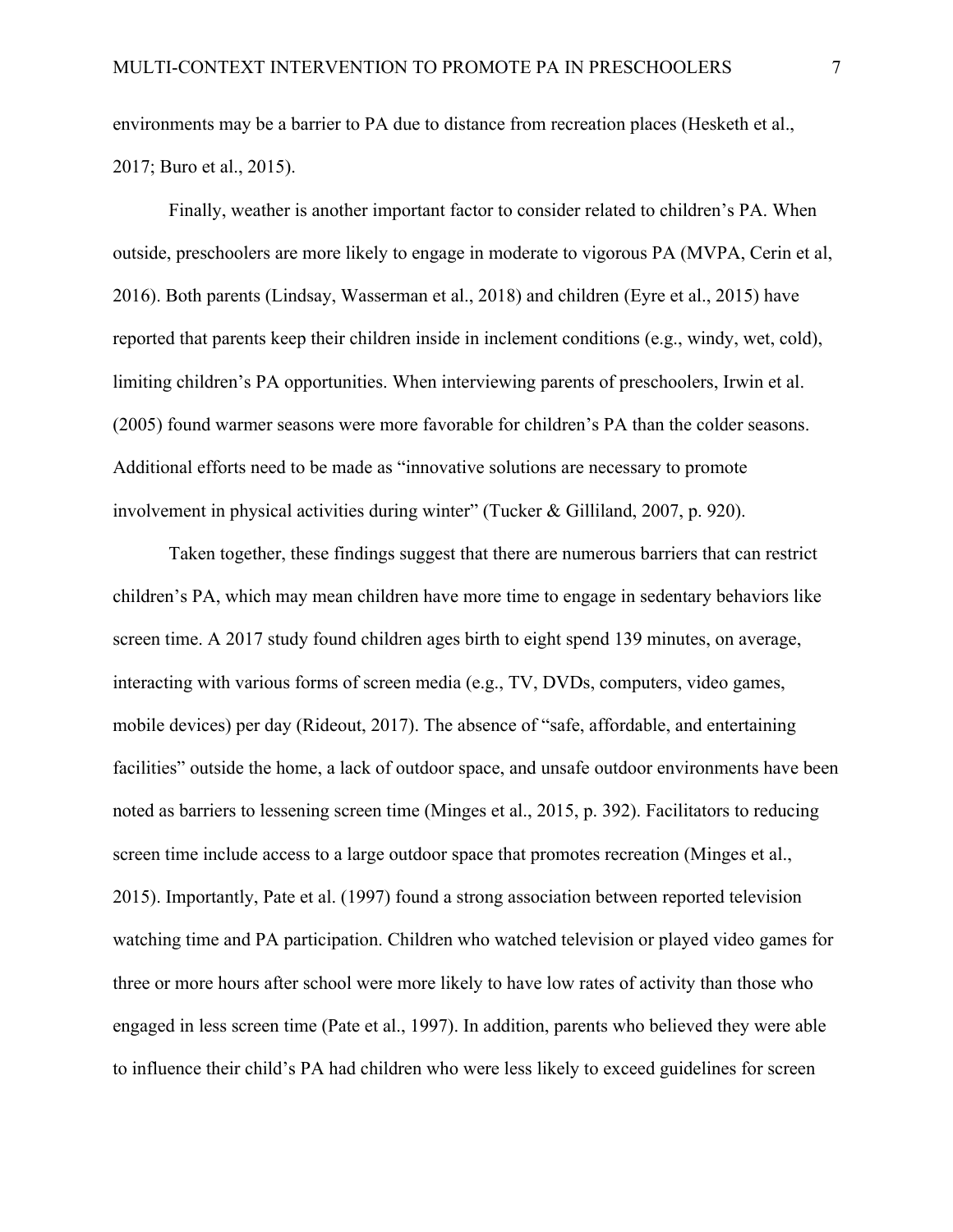time. In contrast, when parents reported struggling to influence their child's PA, their children were more likely to exceed screen time recommendations (Smith et al., 2010). Additionally, greater TV viewing has been linked to shorter sleep duration in children, another important health behavior with serious implications for child development (Cespedes et al., 2014).

Sleep is critical to early-life brain development, and disruption has been linked with an assortment of adverse outcomes in preschoolers such as decreased prosocial behavior, greater levels of hyperactivity and inattention, reduced cognitive ability, and decreased emotional maturity (Tso et al., 2016). Parents reported that young children with shorter sleep duration had significantly higher psychiatric symptom scores compared to peers who slept longer (Paavonen et al., 2009). Tso and colleagues (2016) found only 11% of a preschool-aged sample slept for the National Institutes of Health recommended 11-12 hours per night. Children who met sleep recommendations scored higher than those who did not on tests of school readiness (Tso et al., 2016). Greater total sleep time in preschoolers has been associated with an increased percentage of time spent in PA (Hinkley et al., 2012). Conversely, low levels of child PA have been associated with less sleep (Sääkslahti et al., 2004), furthering the need for interventions increasing child PA.

#### **The Current Study**

The primary goal of the current study was to examine factors related to the use of *Kiddie CATs at Home,* the online complement to the *Kiddie CATs on the Move* school-based PA program. This pilot project is exploratory and assesses if children are actively engaged by and enjoy the *Kiddie CATs at Home* videos. *Kiddie CATs at Home* is an important intervention that was developed to address barriers to children's participation in PA as reviewed above. First, *Kiddie CATs at Home* is delivered at no-cost to families. Additionally, *Kiddie CATs at Home* is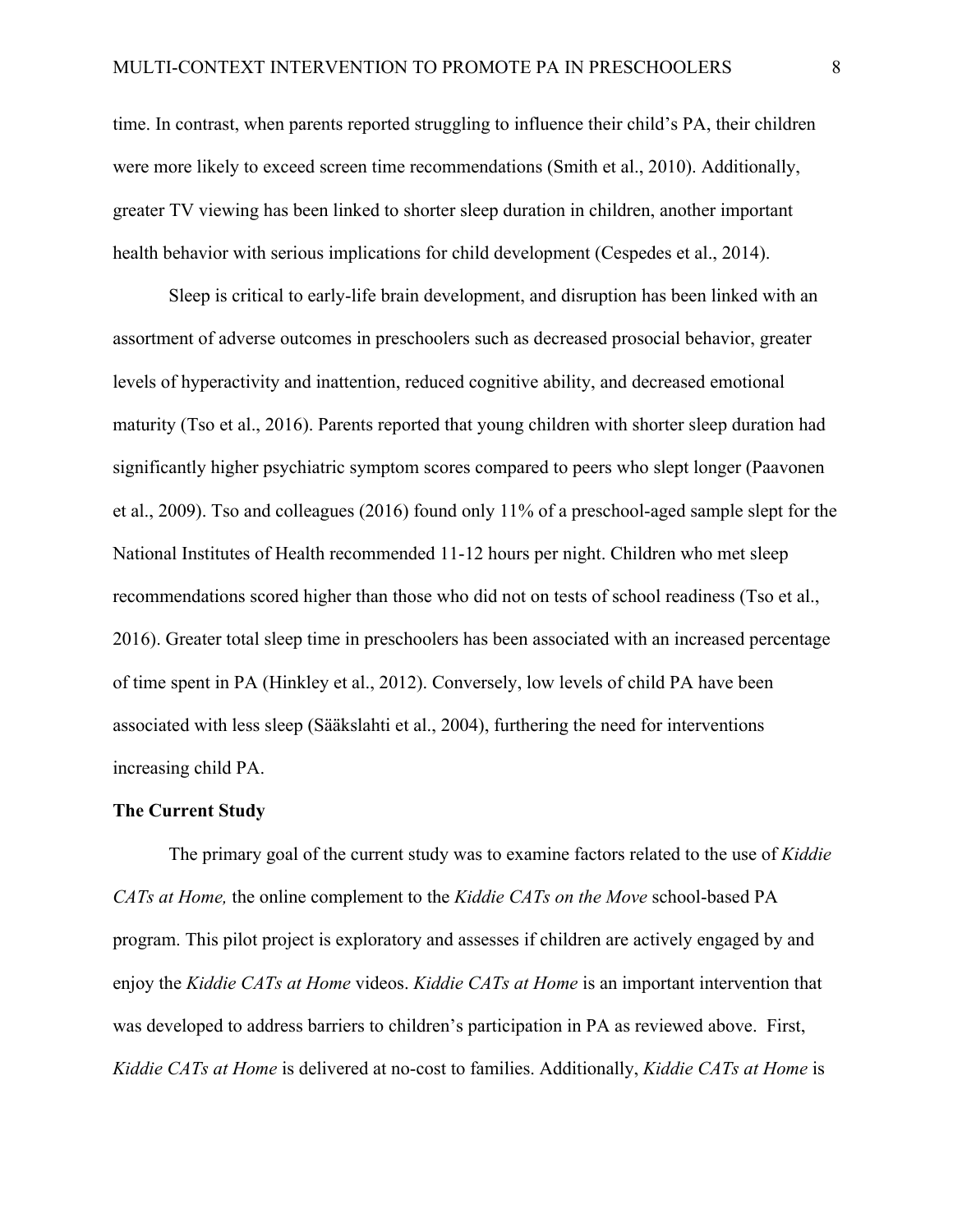accessible regardless of location and requires no transportation to access the videos as long as the family has access to the internet and an electronic device. Furthermore*, Kiddie CATs at Home* is a solution to the barrier of inclement weather conditions, as it is a video-based intervention that can be done in the home. The *Kiddie CATs at Home* intervention is also unique as it builds on an in-school, in-person intervention with an at-home video intervention and is accessible on any internet platform. Importantly, this is a pilot study, and any data collected will be used to refine the *Kiddie CATs at Home* program for continued use. To best inform the continued development of this intervention, a qualitative examination of the barriers and facilitators to PA in this population was included as part of this study. In addition, assessment of child screen time and sleep was also needed to best understand the levels of these behaviors in this sample and if they are related to participation in *Kiddie CATs at Home.*

#### **Method**

#### **Participants**

Families were recruited as part of a larger program evaluation study of the *Kiddie CATs on the Move* PA intervention (Meyer et al., under review; Meyer et al., 2019). Parents provided written consent prior to any data collection, and the University of Vermont Institutional Review Board approved this study (CHRBSS 17-0022). All families participating in the *Kiddie CATs on the Move* study were invited to access the *Kiddie CATs at Home* videos and complete the questionnaire utilized for the purposes of the current study. Parents of a subset of children (*n* = 42) participating in the larger study completed the questionnaire. The forty-two participating preschoolers ranged in age from  $2.99 - 4.93$  years ( $M = 3.98$ ,  $SD = 0.59$ ) and were 52.4% male. The sample was racially and ethnically diverse (40.5% Caucasian, 31% Asian, 19% African American, 2.4% Latinx, and 7.1% other). A majority of the children in the sample (76.2%) were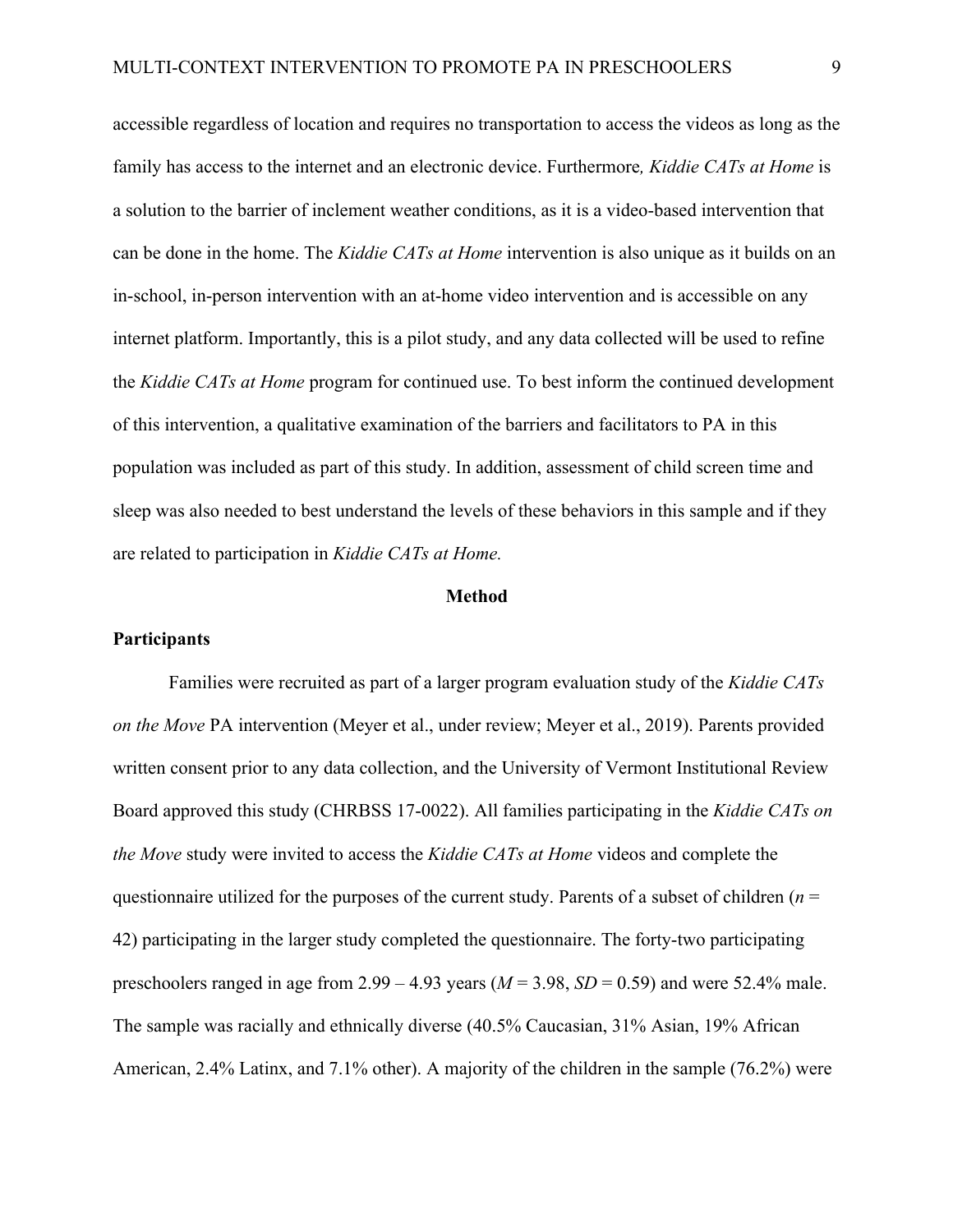enrolled in Head Start programs. Preschoolers were recruited from Head Start affiliated classrooms in rural and small urban locations.

#### **Measure**

Data were collected via a 14-item parent survey created specifically for use on this project. The questionnaire assessed child use and enjoyment of the *Kiddie CATs at Home* videos, child activity/engagement with the videos, home health behaviors (sleep, screen time and characteristics of PA), and barriers/facilitators to PA outside of school. The questionnaire is comprised of both questions with Likert scale responses and open-ended responses. Parents responded to a four-point Likert scale asking how many times children watched the *Kiddie CATs at Home videos* ( $0 = 1 - 3$ ,  $1 = 4 - 6$ ,  $2 = 7 - 9$ ,  $3 = 10$  or more). Additionally, parents responded using four-point Likert scales to items asking how much children enjoyed the videos  $(0 = not at$ all,  $1 =$  just a little,  $2 =$  pretty much,  $3 =$  very much), and how active children were while watching the videos (0 = not at all, 1 = just a little, 2 = pretty much, 3 = very much). Screen use not related to PA on both weekends and school days was assessed using a five-point Likert scale  $(0 = 0$  hours,  $1 =$  less than 1 hour,  $2 = 1 - 2$  hours,  $3 = 3 - 4$  hours,  $4 = 5$  or more hours). Parents provided open-ended responses to items that assessed their children's enjoyment of the videos, favorite physical activities outside of school, sleep and wake times on school days and on weekends, and barriers and facilitators to PA outside of school.

#### **Procedure**

Prior to data collection, an informational flyer was sent home to each family and information about the study was emailed or texted to families by children's classroom teachers to inform families about the *Kiddie CATs at Home* videos. Additionally, classroom teachers were provided with an information sheet so they would be able to answer questions families may have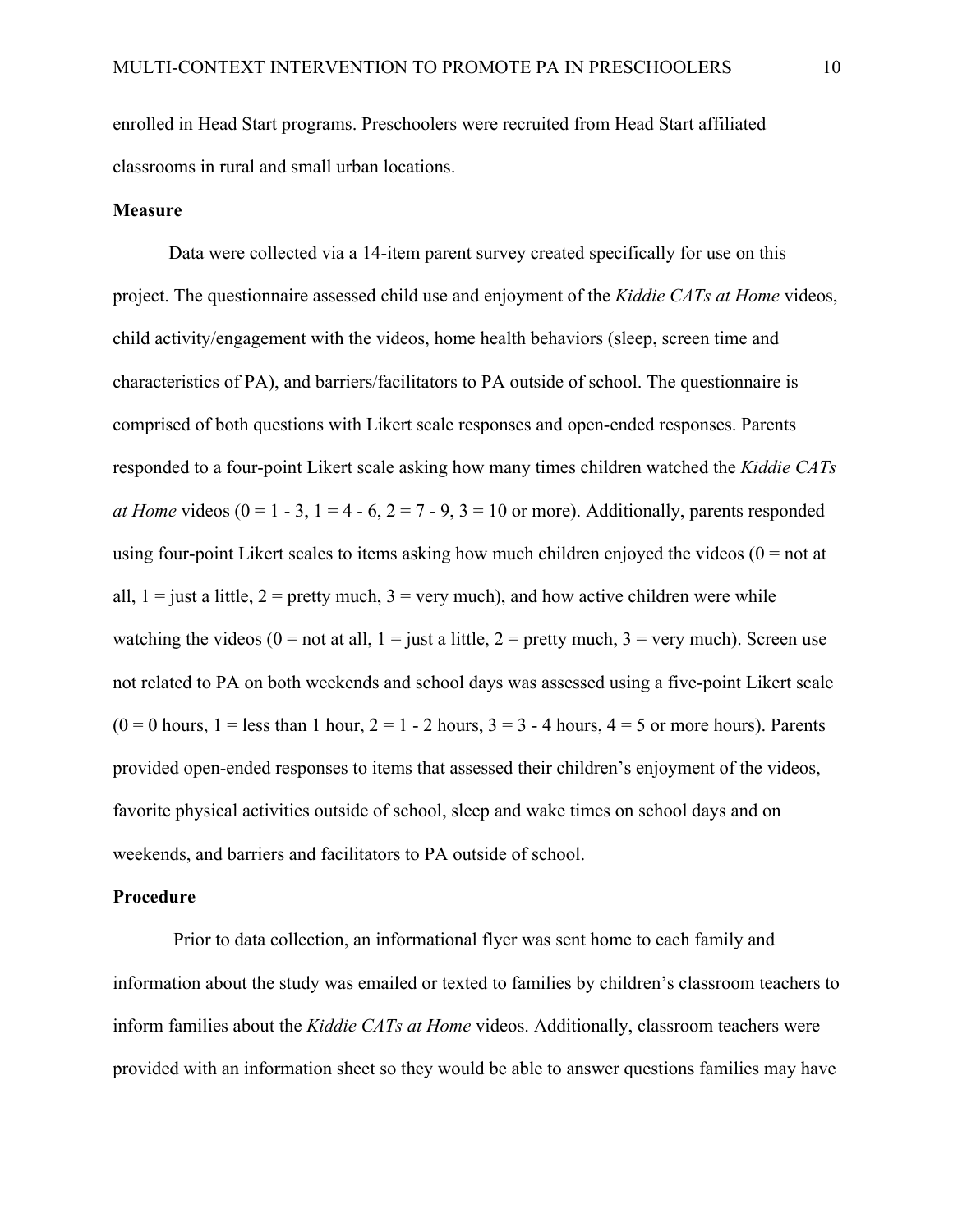regarding *Kiddie CATs at Home*. Finally, research staff visited schools during child pick-up or drop-off to answer any questions from parents about *Kiddie CATs at Home*.

Families were invited to access the videos through the *CATs on the Move* website ("Children and Teachers (CATS) On the Move," n.d.). The *Kiddie CATs at Home* video library includes a variety of 30-minute full programs or five-minute PA activity videos. The videos incorporate various game-based and dancing activities. The videos were created by experienced *Kiddie CATs on the Move* program facilitators using the structure, activities, and graphics from the established school-based intervention, *Kiddie CATs on the Move*. The videos were created specifically for use in this project.

Correlational analyses were used to investigate relations among children's use and enjoyment of the PA videos, children's activity while watching the videos, home health behaviors (sleep and screen time), and key demographic variables (e.g., sex, age, Head Start status). Paired-sample *t*-tests were used to determine if there was a significant difference between the means of screen time use on school days and weekend days, and to determine if there was a difference between children's average hours of sleep on weekends and school days. All correlational and *t*-test analyses were conducted using IBM SPSS version 26.0 software.

Responses to open-ended questions regarding characteristics of child PA and barriers/facilitators to PA outside of school were assessed and coded via qualitative methods using NVivo 12 software. Codes were created to capture themes in parents' responses related to children's experiences watching the *Kiddie CATs at Home* videos, children's current PA behavior outside of school, and characteristics of barriers and facilitators to PA. The open-ended response questions from the questionnaire were compiled into transcripts, which were then coded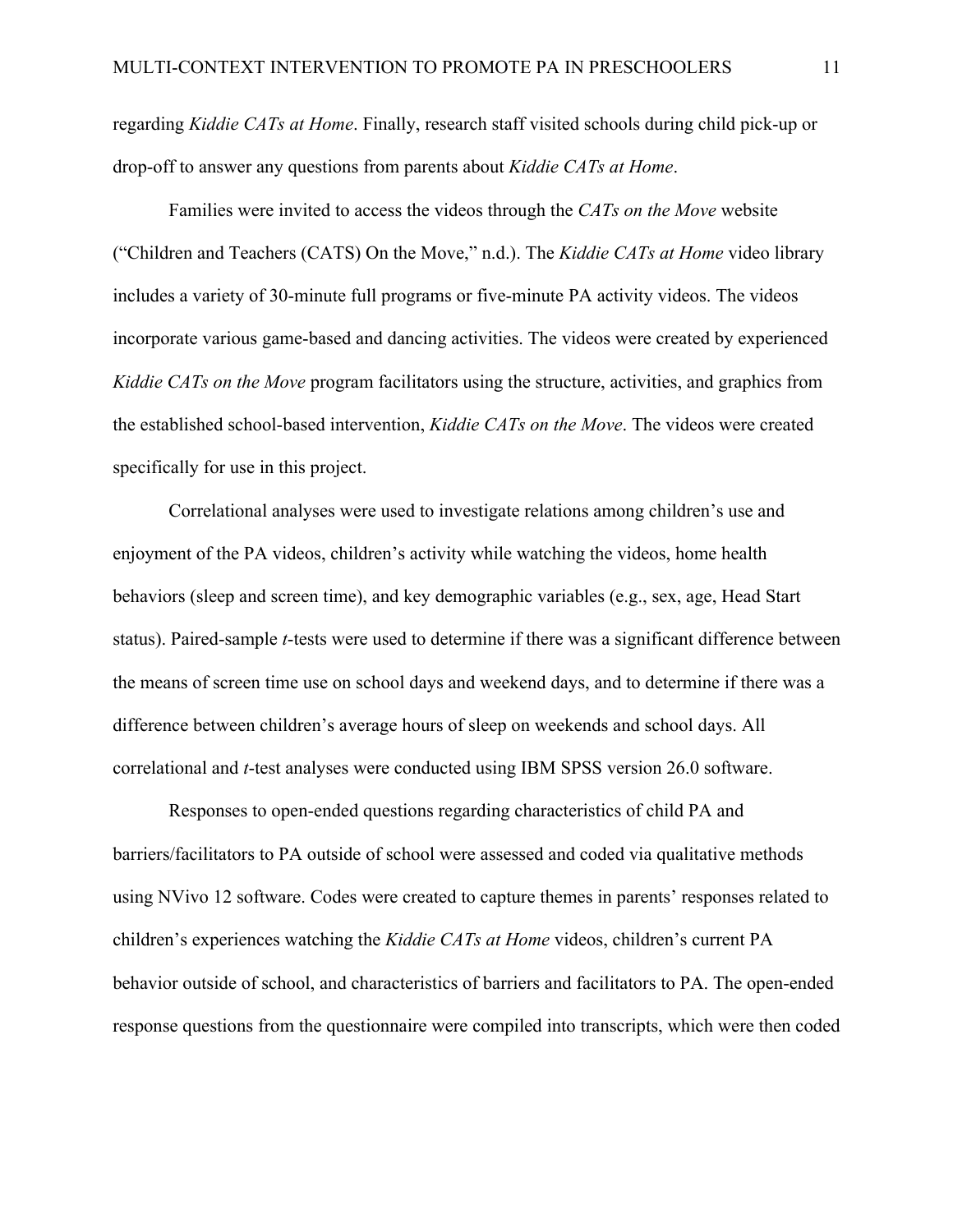by two members of the research team and compared for inter-rater reliability. The codes were then analyzed for common themes.

#### **Results**

Descriptive statistics and correlations between all study variables are presented in Table 1. Out of the 42 families who responded to the questionnaire, 40.5% of families indicated their children watched the *Kiddie CATs at Home* videos, and 59.5% indicated their children did not watch. A small but significant positive association was found between Head Start enrollment status and school day screen use for things that were not PA, suggesting that, on average, Head Start enrolled children used screens more on school days than children not enrolled in Head Start.

Weekend and school day screen use for purposes other than PA were also significantly positively correlated, suggesting higher levels of school day screen time were linked with higher levels of weekend screen time. Results of a paired-samples *t*-test comparing mean weekday and weekend screen time revealed that, on average, screen use was higher on weekend days (*M* = 2.24, *SD*= .77) than on school days ( $M = 1.90$ ,  $SD = .83$ ). This difference was significant,  $t(40) =$  $-2.65$ ,  $p = .01$ , and represented a small-to-moderate effect size,  $d = .41$ .

In addition, a significant positive correlation was found between average hours slept on weekends and average hours slept on weekdays, suggesting higher levels of school day sleep were linked with higher levels of weekend sleep. On school days, parents reported the preschoolers in this sample slept between 8.5 and 12.5 hours (*M=* 10.77, *SD=* 0.92). On weekend nights, parents reported the preschoolers in this sample slept between 9.5 and 13 hours (*M=* 10.97, *SD=* 0.87). Findings from a paired-samples *t*-test revealed that no significant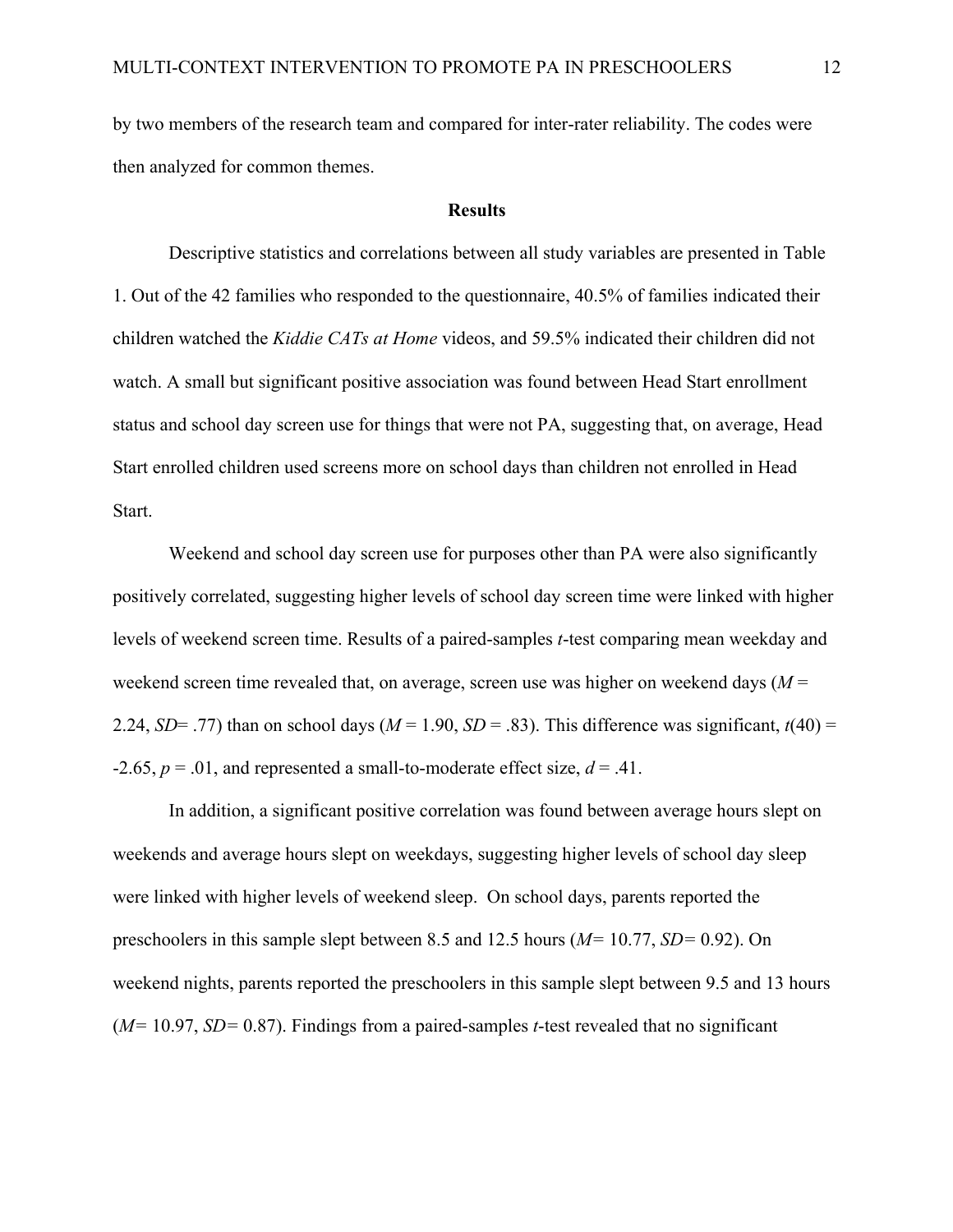difference was found between the time preschoolers slept on weekday nights compared to weekend nights.

Out of the 17 children who watched the videos, 16 watched 1 - 3 times and 1 child watched 4 - 6 times. On average, parents rated children's enjoyment of the *Kiddie CATs at Home*  videos at 2.0 (*SD* = 0.79) corresponding to the "pretty much" response item on the enjoyment questions. All parents reported that their children experienced at least some level of enjoyment while watching the videos. Additionally, parents reported that children's average activity levels while watching the *Kiddie CATs at Home* videos was 2.12 (*SD =* 0.78) which corresponds to in between the "pretty much" and "very much" response items on the questionnaire.

Families also answered open-ended questions about their preschool children's PA behavior at home, enjoyment of the *Kiddie CATs at Home* videos, and barriers and facilitators to PA. Of the 17 parents who reported their children watched the *Kiddie CATs at* Home videos, 16 responded to the first question regarding their children's experiences watching the videos. These responses fell into four common themes. The first theme identified was that almost one-third of these parents noted that their children made a connection between the *Kiddie CATs at Home* videos they were watching and the *Kiddie CATs on the Move* program they participate in at school. For example, one parent noted that their child, "… thought it was 'very cool' and explained 'I do this at school! Those are *Kiddie CATs* teachers' …!" Another theme that emerged was that over one-third of these parents noted their children were active and engaged in PA while watching the videos. For example, one parent wrote their child was, "imitating what he was seeing and hearing." Additionally, half of the parents noted that their children enjoyed the videos. Also, though not as common as the other types of responses, four parents described being engaged by their children, either through PA or an explanation of the games played while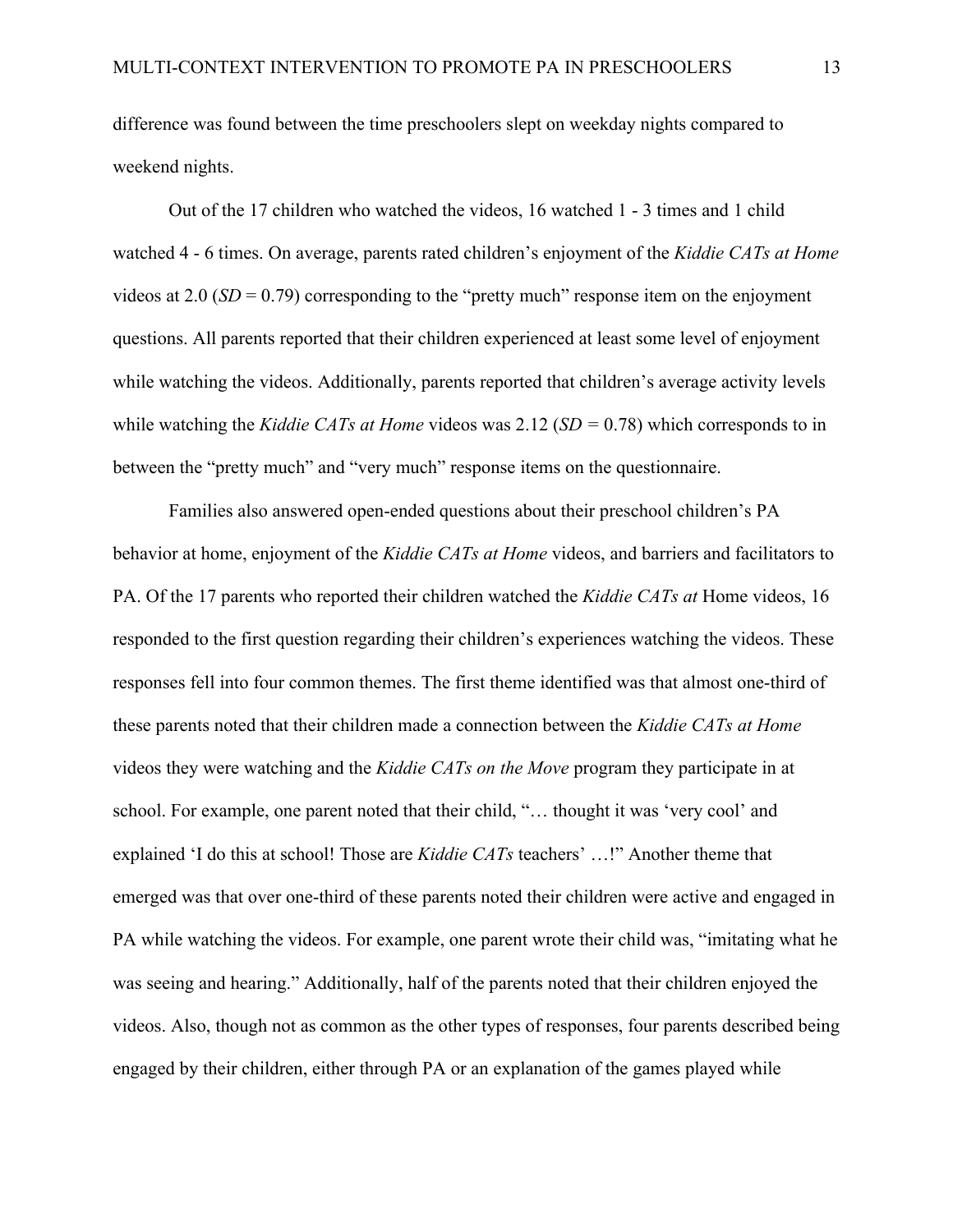watching the *Kiddie CATs at Home* videos. Importantly, three parents whose children did not watch the *Kiddie CATs at Home* videos reported issues accessing the videos. For example, one parent noted, "we need the link so we can watch it."

When considering responses from all parents who responded to the survey regardless of whether their children watched the *Kiddie CATs at Home* videos, parents described many different types of favorite physical activities their children enjoy doing outside of school. Most parents reported at least one outdoor activity among their children's favorites, making outdoor physical activities among the most commonly listed. Frequently reported examples of outdoor activities included biking, playing in the snow, general "playing outside," and playing at the playground. Conversely, only four parents reported specific indoor activities as their child's favorite type of PA. Examples of these included going to a local indoor play area and one parent wrote that, "in the colder months he does a lot of running around our living room and we set up obstacle courses pretty regularly."

Importantly, when asked about their child's favorite physical activity outside of school, many parents listed multiple favorite activities. Almost one-half of parents also reported that their children's favorite physical activities required equipment, including bike riding, playing different sports (i.e. football, soccer), sledding, and jumping on trampolines. On the other hand, almost three-fourths of parents noted that their children's favorite physical activities could be performed without equipment. Common equipment-independent activities that children enjoyed were running, games such as chase and playing at the park. Less commonly, three parents reported that their children's favorite physical activities included family playmates. In addition, almost one-fifth of parents reported their children's favorite physical activities included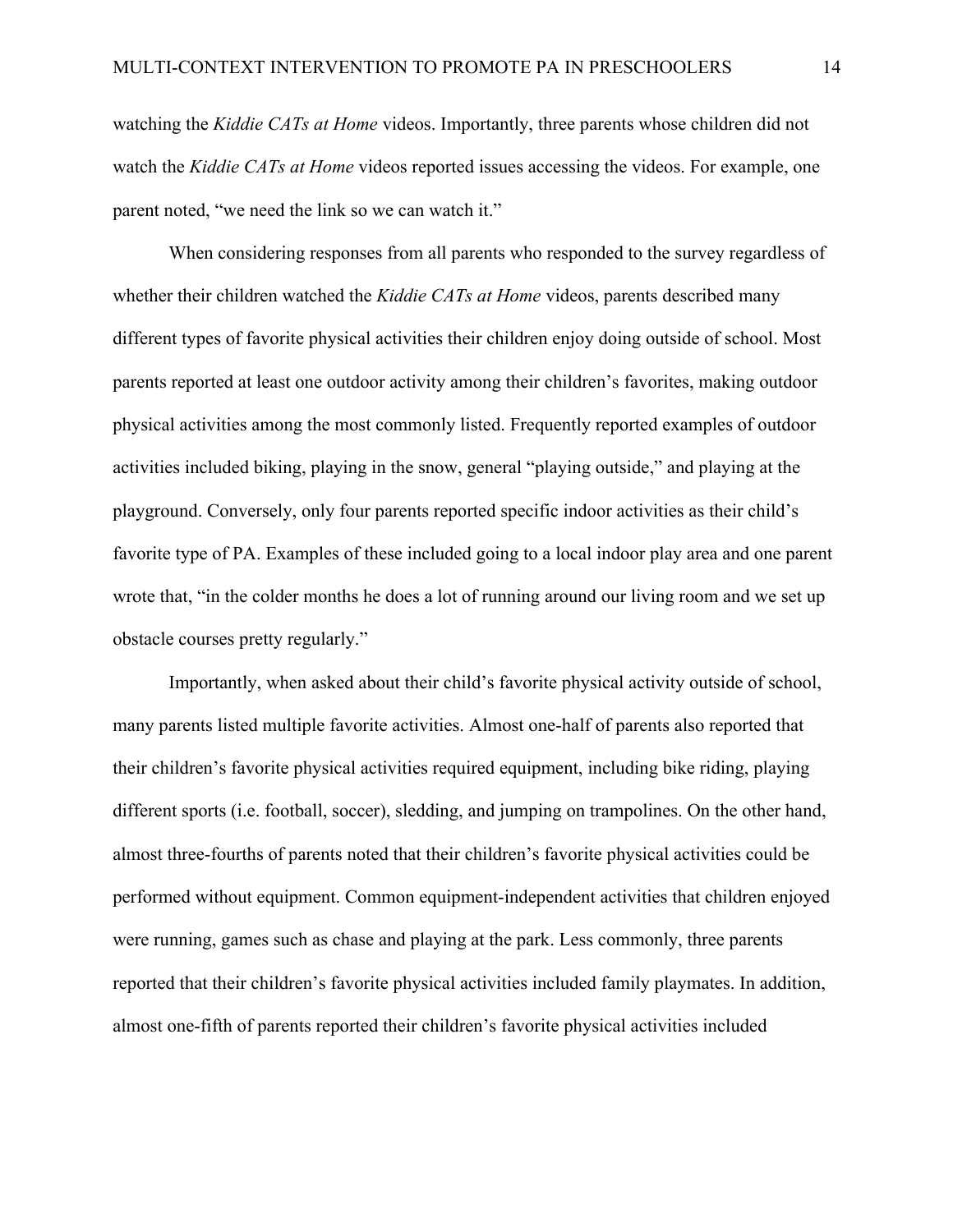participating in structured PA classes or sports. Examples included "Ballet class at the YMCA," and playing soccer or football.

Over one-fourth of the sample reported that there were no barriers to their children's exercise outside of school. Ten parents in the sample reported specific barriers to their children's PA. When parents did note barriers to their children's PA, they most commonly reported barriers related to weather and the seasons. Examples of weather and seasonal barriers included snow, the cold, and limited daylight, suggesting that winter may be a difficult season for engaging in PA in this sample. In addition to seasonal barriers, one parent noted finances as a barrier to their child's exercise outside of school, and two parents noted health-related barriers, including both physical and mental health conditions of the parent, as deterrents to their child's exercise outside of school.

Finally, parents reported on facilitators of their children's PA outside of school. Similar to parents' reports of their children's favorite types of activities, over half of the parents listed opportunities to engage in outdoor activities as facilitators to their children's PA. Further, about one-fourth of the sample reported having access to PA equipment motivated their children to exercise. Examples of equipment included bikes, sleds, and balls for sports (e.g., footballs, basketballs). Additionally, about one-fifth of the sample reported their children were motivated by having access to places to be physically active in the community. For example, two parents noted the park and one parent mentioned the playground motivated their children to be physically active. Additionally, exploring new places and going on adventures were noted as motivating by two parents. Having peers to engage with also was reported to facilitate PA for one-fourth of the sample. About one-eighth of the sample reported having family playmates was a facilitator to their children's exercise outside of school. Cousins, siblings, and parents were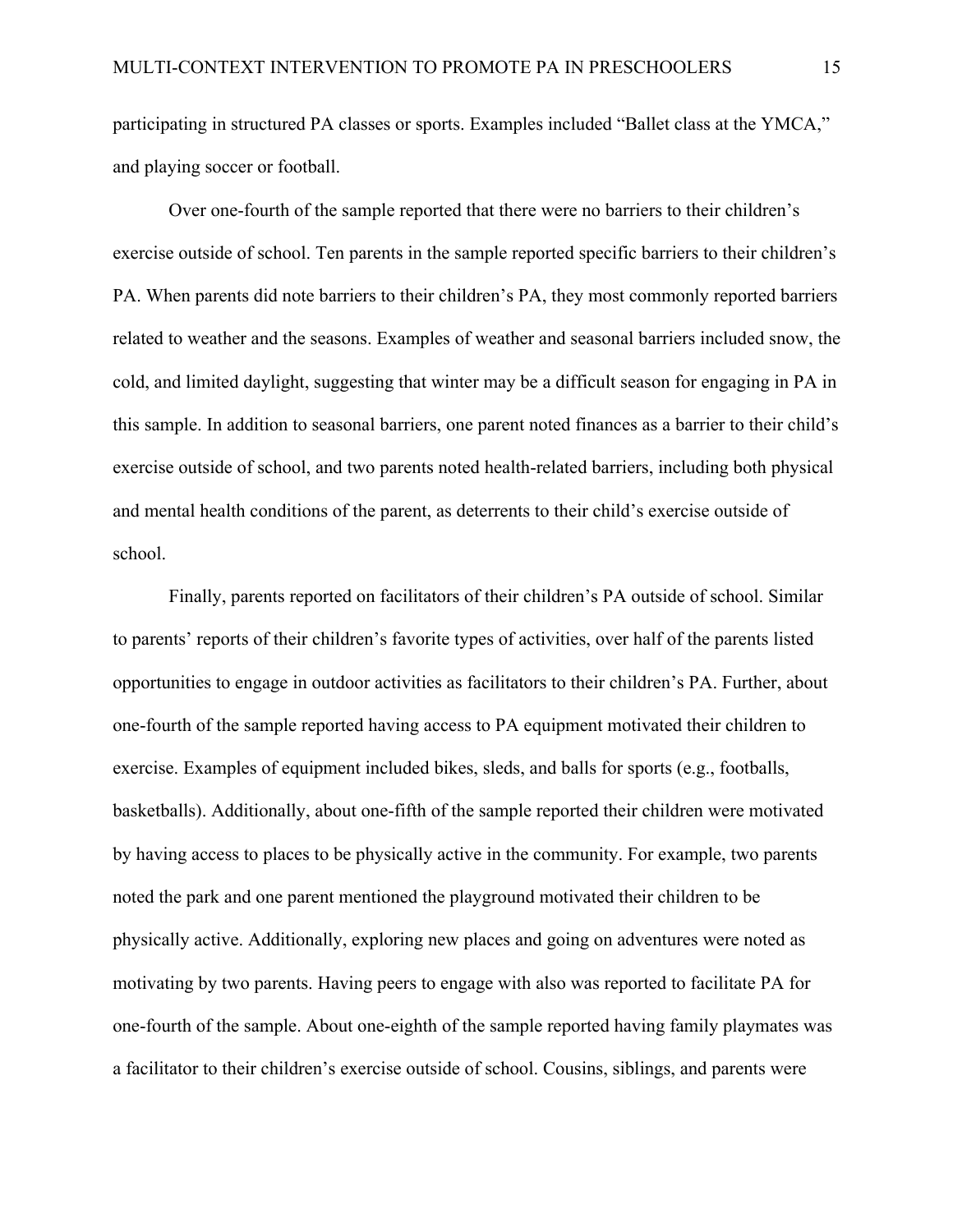listed as examples of family playmates. Examples of family activities included, "playground play with cousins" and "family runs, hikes, [and] dance parties." Less commonly, three parents reported that external motivators (e.g., rewards, the dogs) incentivized their children to exercise. Six parents reported that their children were self-motivated to exercise. Parent responses about what motivated their child to exercise outside of school that indicated intrinsic motivation included, "she has a lot of energy and loves to be moving" and, "Pretty much anything. He loves to be active." Finally, structured PA (i.e., sports and classes) was reported to facilitate PA outside of school for four children in this sample.

#### **Discussion**

The goal of this study was to pilot the addition of the in-home exercise video component, *Kiddie CATs at Home* to a previously existing in-school PA intervention, *Kiddie CATs on the Move.* Additionally, this study explored barriers and facilitators to PA in this population along with health-related behaviors outside of school, such as children's sleep and screen time, and how they are associated with participation in the home-based intervention.

Interestingly, a positive association was found between Head Start enrollment status and school day screen use for things that were not PA, which suggests that on average, children enrolled in Head Start use screens more on school days than children who were not enrolled in Head Start. Children from lower-income families have been found to use screens for an average of an hour and 39 minutes more per day than children from higher-income families (Rideout et al., 2017). Previous work has noted the absence of safe, accessible, and affordable places for recreation to be a barrier to lessening screen time (Minges et al., 2015). This may be particularly relevant for families with Head Start status, as financial barriers may prevent access to places for children to play. Additionally, finances may be a barrier to opportunities for structured PA, or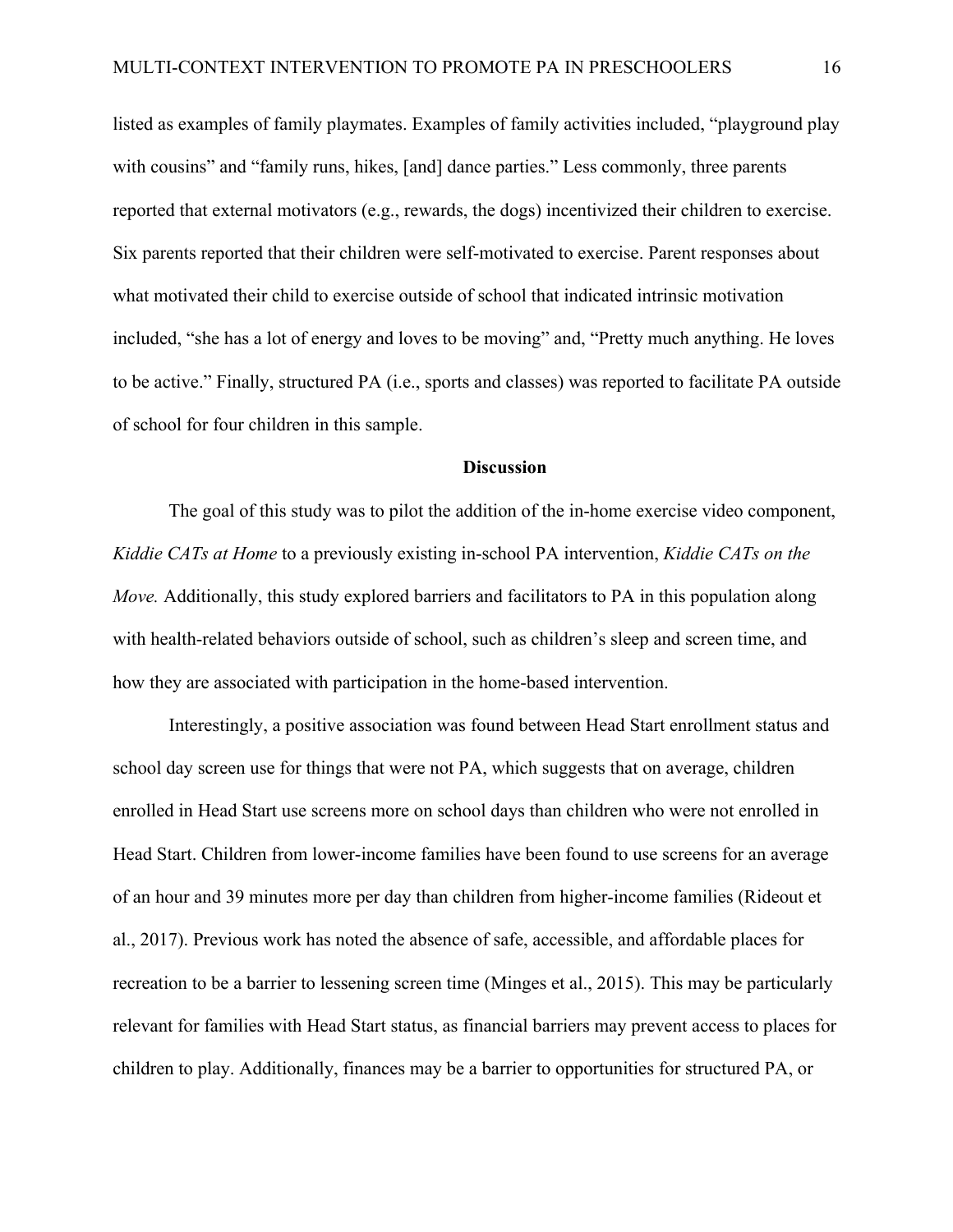access to PA equipment, and both access to equipment and opportunities for structured PA were noted as themes of children's favorite physical activities in this sample. Screens may therefore be a more accessible entertainment option for children in low SES populations, but future work should explore this further.

Additionally, a positive correlation was found between school day and weekend screen use for purposes other than PA, highlighting that higher levels of school day screen use were linked with higher levels of weekend screen use. On average, parents reported higher screen use on weekends than on school days. A 2017 study found that children from birth to eight years old spend an average of 139 minutes per day interacting with screen media (Rideout, 2017). The majority of children in our sample used screens for 1-2 hours on school and weekend days, suggesting that the children in this sample may be using screens less than those who participated in the Rideout (2017) study. There are several possibilities that may explain this finding. The children in our sample may be using screens less than the average reported by Rideout (2017) because of the in-school PA intervention, *Kiddie CATs on the Move*, in which children learn about the importance of PA. Thus, children may be more likely to spend time at home engaging in PA because they have learned about its importance at school. However, future research is needed to examine this hypothesis. Importantly, findings from previous research suggest children who engaged with screens for three or more hours after school were more likely to be less active than children who spent less time using screen media (Pate et al., 1997), highlighting the possibility that children in our sample may be more active than children with higher levels of daily screen time.

Average hours slept on school days and average hours slept on weekend days were also found to be positively correlated. This finding suggests that, on average, higher levels of school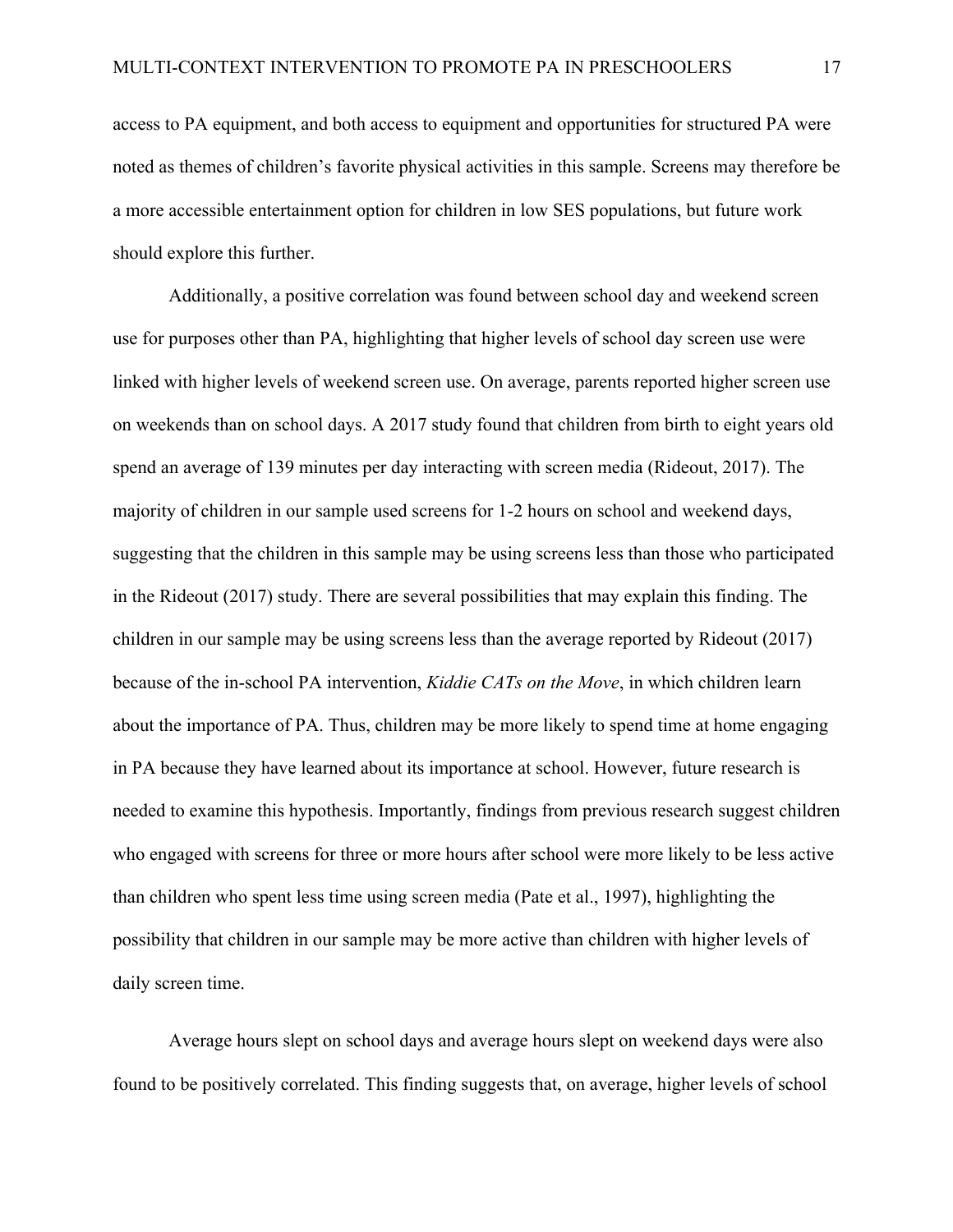day sleep were linked with higher levels of weekend sleep. On average, the children in our sample slept 10.77 hours on school days and 10.97 hours on weekend days, which is approximately in compliance with the National Institute of Health's recommended 11-12 hours of sleep per night. However, despite the average hours of sleep approximating compliance with guidelines, a number of children in this sample fell below the recommended guidelines for hours of sleep per night. Previous research indicates that greater sleep time in preschoolers is associated with an increase in time spent in PA (Hinkley et al., 2012), and less sleep time has been associated with lower levels of PA in children (Sääkslahti et al., 2004). These findings suggest the possibility that PA interventions could promote compliance with national sleep guidelines for preschoolers. Additionally, children who are not meeting the sleep guidelines may not have the energy to engage in enough PA to meet PA guidelines. Thus, PA participation may promote sleep, and more sleep may also facilitate participation in PA. Future research is necessary to fully understand the interplay between PA and sleep in preschoolers.

Parents of children who watched the videos all reported that their children experienced at least some level of enjoyment while watching the videos. Average enjoyment corresponded to the "pretty much" response item on the enjoyment questions and children's average activity levels corresponded to in-between the "pretty much" and "very much" response items from the questionnaire. Enjoyment of PA makes it more likely that children will continue to engage in PA behaviors, as noted by Cairney and colleagues (2012). In light of these findings, the children in our sample's enjoyment of *Kiddie CATs at Home* suggests that they may continue to engage in PA, either through the videos or other forms of PA.

Although the children who did watch the videos enjoyed them, parent reports indicated fewer than half of the sample watched the videos. This result suggests further work is necessary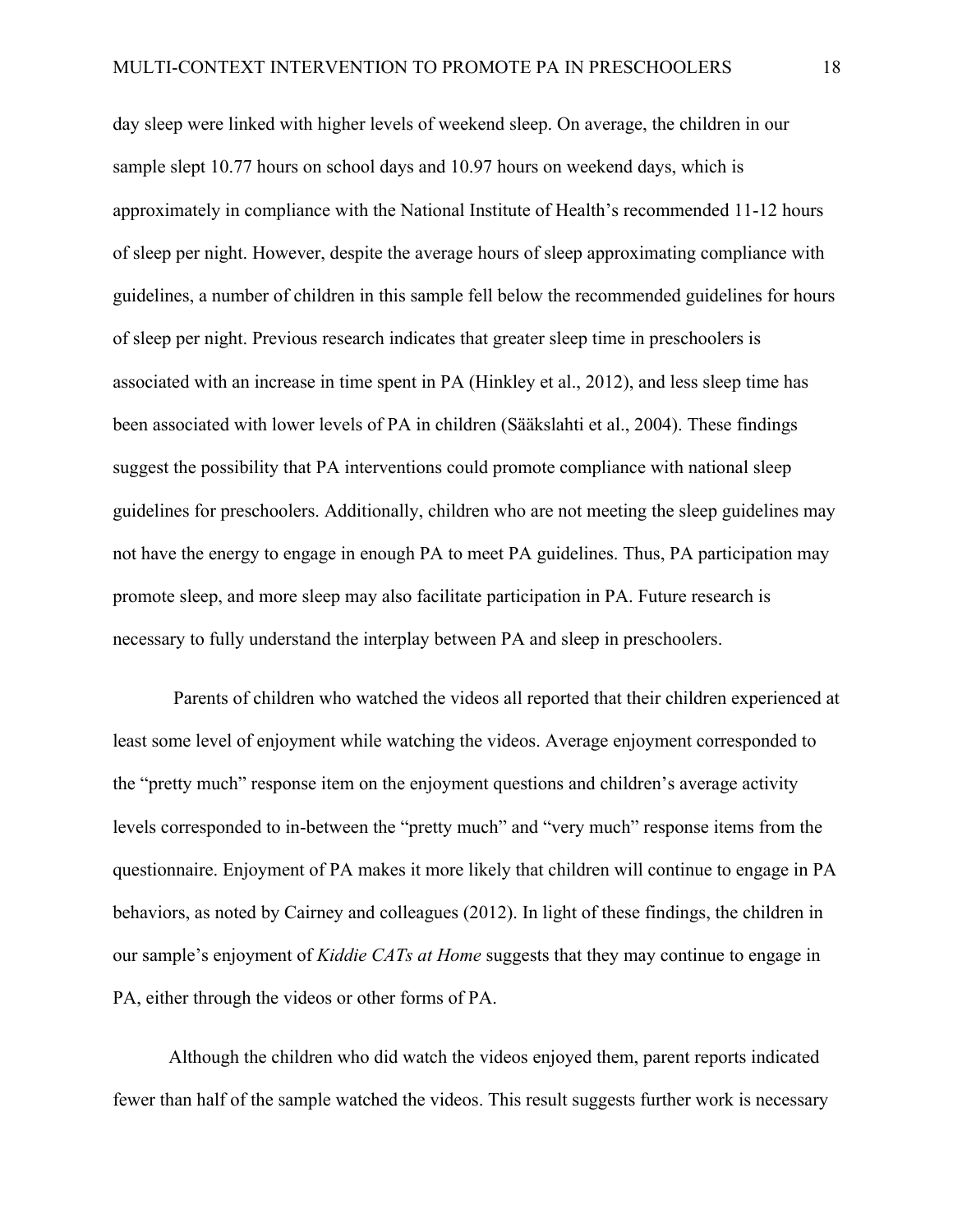to identify the best approaches for disseminating information about *Kiddie CATs at Home* to families. Our outreach strategy may have contributed to the low numbers of families that watched the videos. For example, one parent reported needing the link to watch the videos. Therefore, despite our dissemination efforts (e.g., distributing paper fliers with the link to the videos to all families and asking classroom teachers to text the link to families), we still did not successfully reach all families. Additionally, there is a possibility that an online video-based exercise intervention may not be interesting to all of the families in our sample. Further work to examine interest and accessibility is necessary to better develop the intervention.

Qualitative findings indicated preschoolers connected *Kiddie CATs at Home* to *Kiddie CATs on the Move*, were active while watching the videos, enjoyed the videos, and tried to engage their parents while watching. These results suggest that they were actively engaged while viewing and enjoyed the videos which lends support to the effectiveness of this intervention to promote children's PA. Although a small number of families watched the videos, it is clear that *Kiddie CATs at Home* was successful in promoting children's PA and they enjoyed watching the videos. These findings highlight that there is promise for video-based interventions for preschoolers. The connection between school and home interventions is particularly interesting, as it shows linking what children are learning in school to their home environment may be a potential avenue for preschool PA interventions. This finding is in alignment with the model presented by Spence and Lee (2003), which suggests interventions that promote connection and communication between children's environments (e.g., home and school) are most likely to be successful.

Around one-fifth of the sample reported barriers to their children's PA. Reported barriers to PA included seasonal-related barriers, financial-related barriers, and health-related barriers.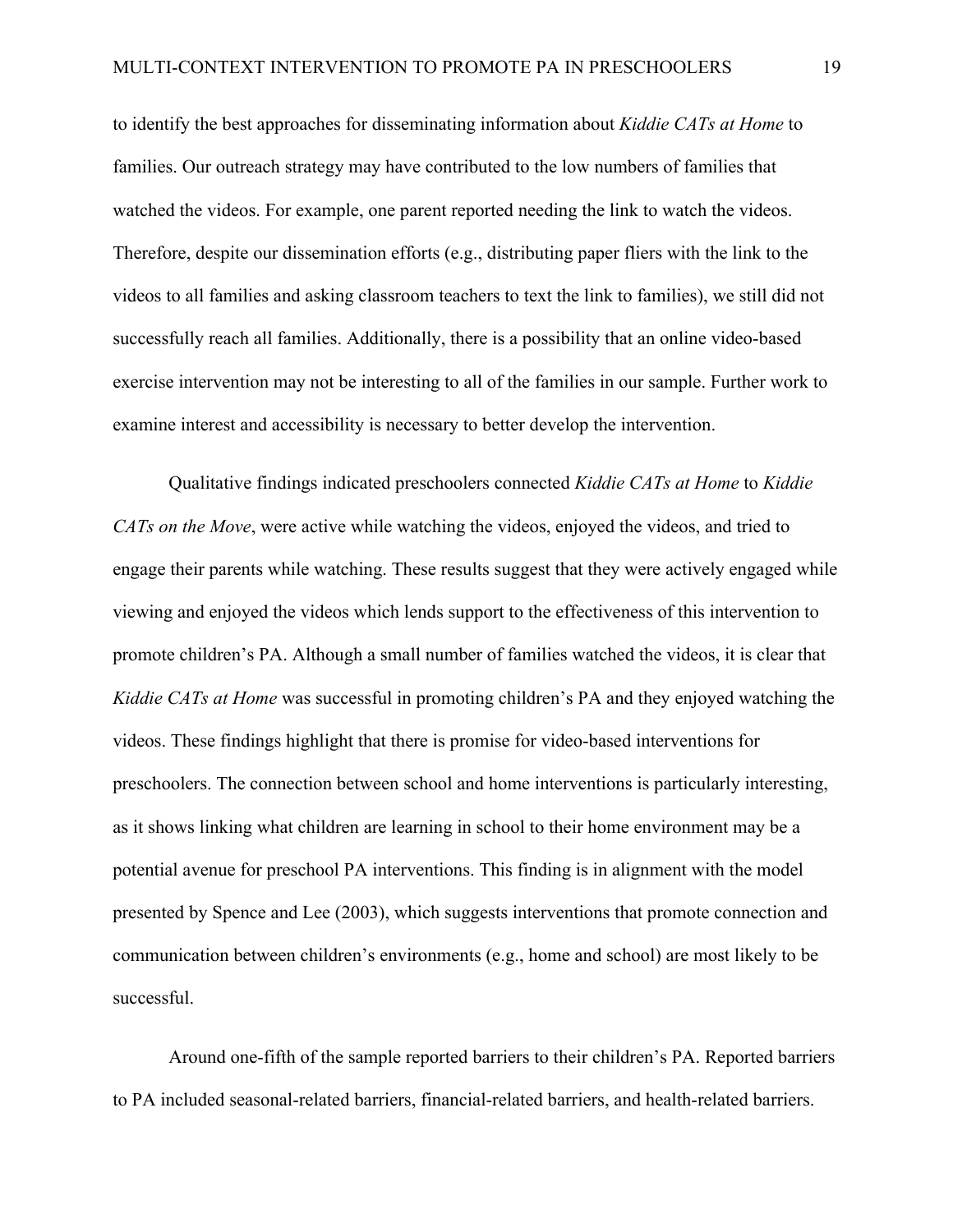The financial and climate-based barriers found in our sample were largely consistent with barriers found in previous work, suggesting these barriers may be common for families with young children (Irwin et al., 2005, Hardy et al., 2010). The most commonly reported barrier was related to winter weather. This barrier is unique to our sample because of the climate in the Northeastern region in which they live, where winter can last for many months. Families noted that the colder temperatures and shorter days during the winter makes it more difficult for their children to be active. The finding of winter as a barrier to PA is consistent with findings that warmer weather is more likely than colder weather to facilitate engagement in PA (Irwin et al., 2005). *Kiddie CATs at Home* addresses this barrier and can be done in the home in cases of inclement weather. It is also important to note that about one-fourth of the sample reported there were no barriers to their children's PA.

Access to PA equipment, access to places to be physically active in the community, having peers to engage with, family playmates, external motivators (i.e., rewards), children being self-motivated, structured PA opportunities, and outdoor activities were all reported by parents in this population as facilitators to their children's PA. Previous research has found that when outside, preschoolers are more likely to engage in MVPA (Cerin et al., 2016), which is consistent with our findings that parents reported outdoor activities as facilitators to their children's PA. Additionally, family playmates and external motivators being noted as facilitators to children's PA is consistent with previous findings that parental support increases children's PA behavior (Trost et al., 2003; Lindsay, Wasserman, et al., 2018). The children in our sample are involved in many different types of PA opportunities outside of school (indoor, outdoor, structured, unstructured, equipment-dependent, equipment-independent) and parents reported a wide variety of facilitators to their children's PA. It is important to note that outside of school PA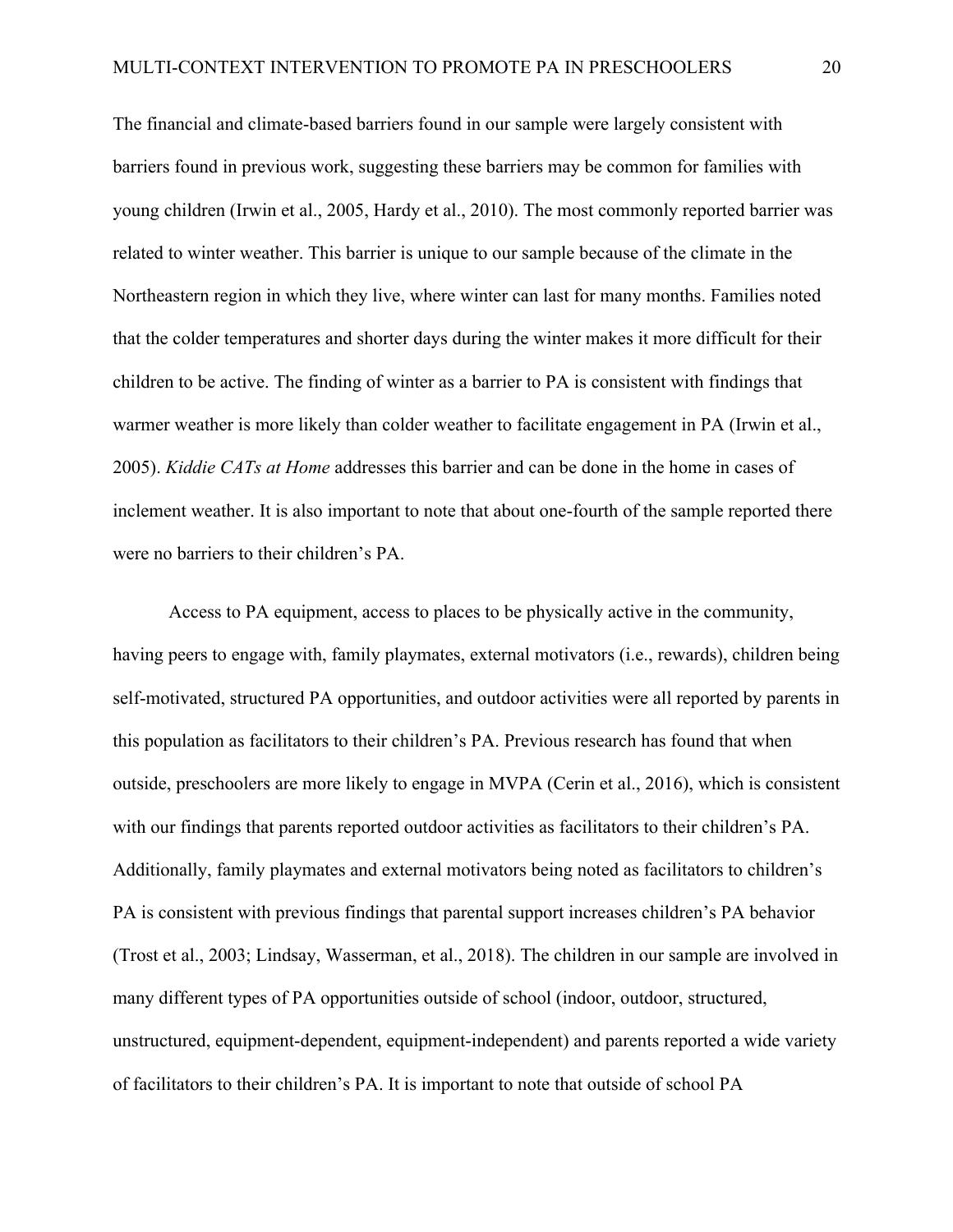opportunities and motivators may vary for every family because of factors including access to equipment, safe and open outdoor spaces, and ability to join structured PA classes. Additionally, the children in our sample do not seem to engage in as many indoor activities, which is problematic, considering winter weather was reported as a barrier to outdoor PA. Although further study is necessary, this could mean children are not engaging in adequate levels of PA in the colder months because they prefer outdoor activities. In light of this, *Kiddie CATs at Home* may be an engaging alternative to outdoor play for this sample.

The *Kiddie CATs at Home* intervention presented here extends previous literature in this area, as very few studies have been done on the use of a video-based intervention for preschool children. Findings by Levin and colleagues (2002) and Obeng (2009) suggest the potential for videos to promote preschool PA and the need for more age-appropriate PA videos. Additionally, previous work suggests the strengths of PA interventions utilizing mass media are their accessibility and ability to reach a large number of individuals (Lau et al., 2011). However, mass media interventions have also been found to be less personal for consumers (Lau et al., 2011). In light of these findings, *Kiddie CATs at Home* blends the ease of an online platform with personalized instruction, combining the most beneficial aspects of both mass media and inperson interventions.

A notable strength of this study was the consistency between home and school interventions, as the home-based intervention utilized structure, activities, and trained instructors from the established school-based intervention. Parent responses highlight that the consistency between these interventions helped preschoolers to develop a personalized connection between home and school PA. The *Kiddie CATs at Home* intervention is unique, as it combines in-school, in-person instruction with an at-home video intervention and is accessible on any internet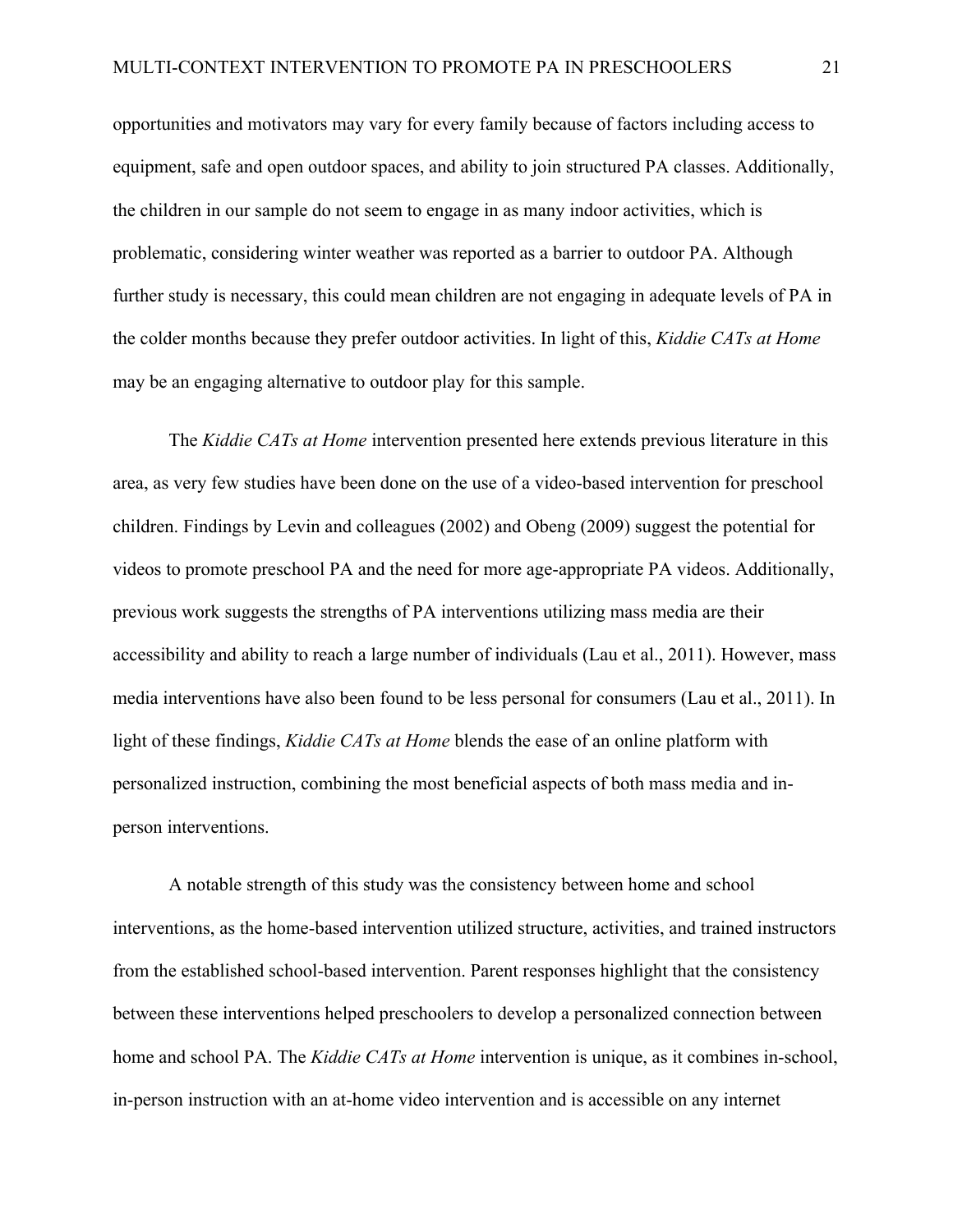platform. Additionally, *Kiddie CATs at Home* is free and accessible as long as families have access to an electronic device, transcending many of the previously mentioned barriers. An additional strength of the study was the racially and ethnically diverse sample, allowing for greater generalizability to a larger population of preschool children.

Findings of the present study should be considered in light of some limitations, including cultural and language barriers. Our questionnaire may not have been fully accessible for non-English speaking families, as answers revealed parents may have had issues understanding some of the questions about their children's home health behaviors. Future work should attempt to include translators or other methodologies that are not dependent on language and could provide information about PA behavior (e.g., accelerometry, direct observation). Additionally, a few parents noted issues accessing the videos, suggesting further work needs to be done in terms of accessibility, advertising, and interfacing with parents to develop the intervention in ways that make it work best for all families. Furthermore, our sample (*n* = 42) may have lacked the power to detect some associations among the variables studied. Likewise, the sample of families that had children who watched the videos ( $n = 17$ ) also may have been too small to draw conclusions about the effectiveness of *Kiddie CATs at Home*. Although the preschoolers in this study came from both rural and small urban areas, the generalizability of our study may be limited, as our sample came from schools in a single state. Future work should consider a larger, more geographically diverse sample. Furthermore, the correlational nature of this study does not allow us to establish causality. Future research should utilize control groups to fully realize the implications of this intervention.

This study highlights the potential for video-based PA interventions to engage preschool children in PA in the home. Importantly, findings revealed that all children in this sample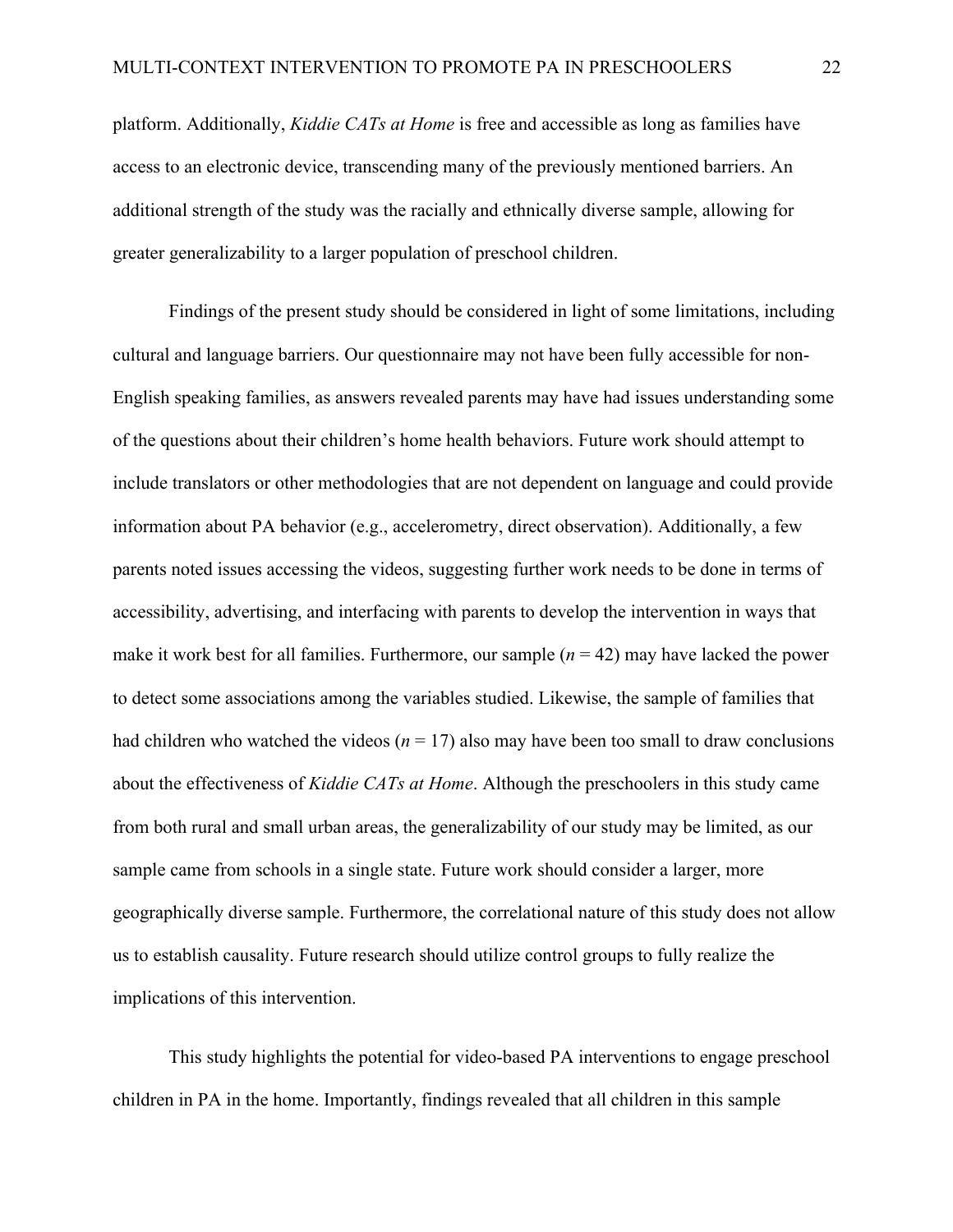exhibited some level of enjoyment while watching the *Kiddie CATs at Home* videos and on average, were active. These findings demonstrate the potential for the pilot program, *Kiddie CATs at Home,* as an intervention, especially given the need for novel PA interventions for preschool children.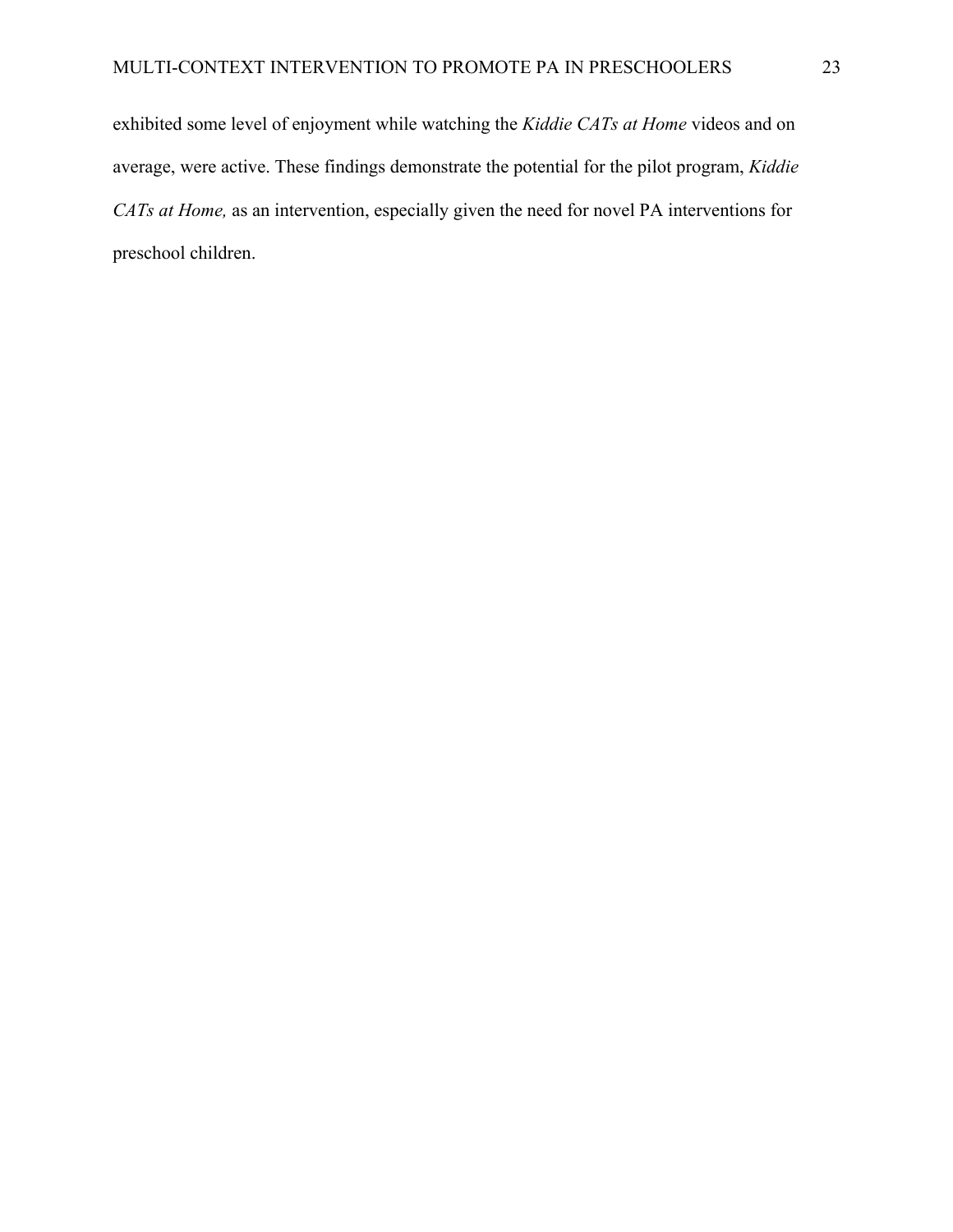#### References

- Beauchamp, M. R., Rhodes, R. E., & Nigg, C. R. (2017). Physical activity for children in elementary schools: Time for a rethink? *Translational Behavioral Medicine*, *7*(1), 64–68. doi: 10.1007/s13142-016-0443-3
- Bronfenbrenner, U. (1977). Toward an experimental ecology of human development. *American Psychologist*, *32*(7), 513–531. doi: 10.1037/0003-066X.32.7.513
- Buro, B., Gold, A., Contreras, D., Keim, A. L., Mobley, A. R., Oscarson, R., Peters, P., Procter, S., Smathers, C. (2015). An ecological approach to exploring rural food access and active living for families with preschoolers. *Journal of Nutrition Education and Behavior, 47*(6), 548-554.e541. doi: 10.1016/j.jneb.2015.08.020
- Cairney, J., Kwan, M. Y., Velduizen, S., Hay, J., Bray, S. R., & Faught, B. E. (2012). Gender, perceived competence and the enjoyment of physical education in children: A longitudinal examination. *International Journal of Behavioral Nutrition and Physical Activity, 9*(1), 26. doi: 10.1186/1479-5868-9-26
- Children and Teachers (CATS) On the Move (n.d.). Retrieved from https://www.uvm.edu/catsmove
- Cerin, E., Baranowski, T., Barnett, A., Butte, N., Hughes, S., Lee, R. E., Mendoza, J. A., Thompson, D., O'Connor, T. M. (2016). Places where preschoolers are (in)active: An observational study on Latino preschoolers and their parents using objective measures. *International Journal of Behavioral Nutrition and Physical Activity, 13*(1). doi:10.1186/s12966-016-0355-0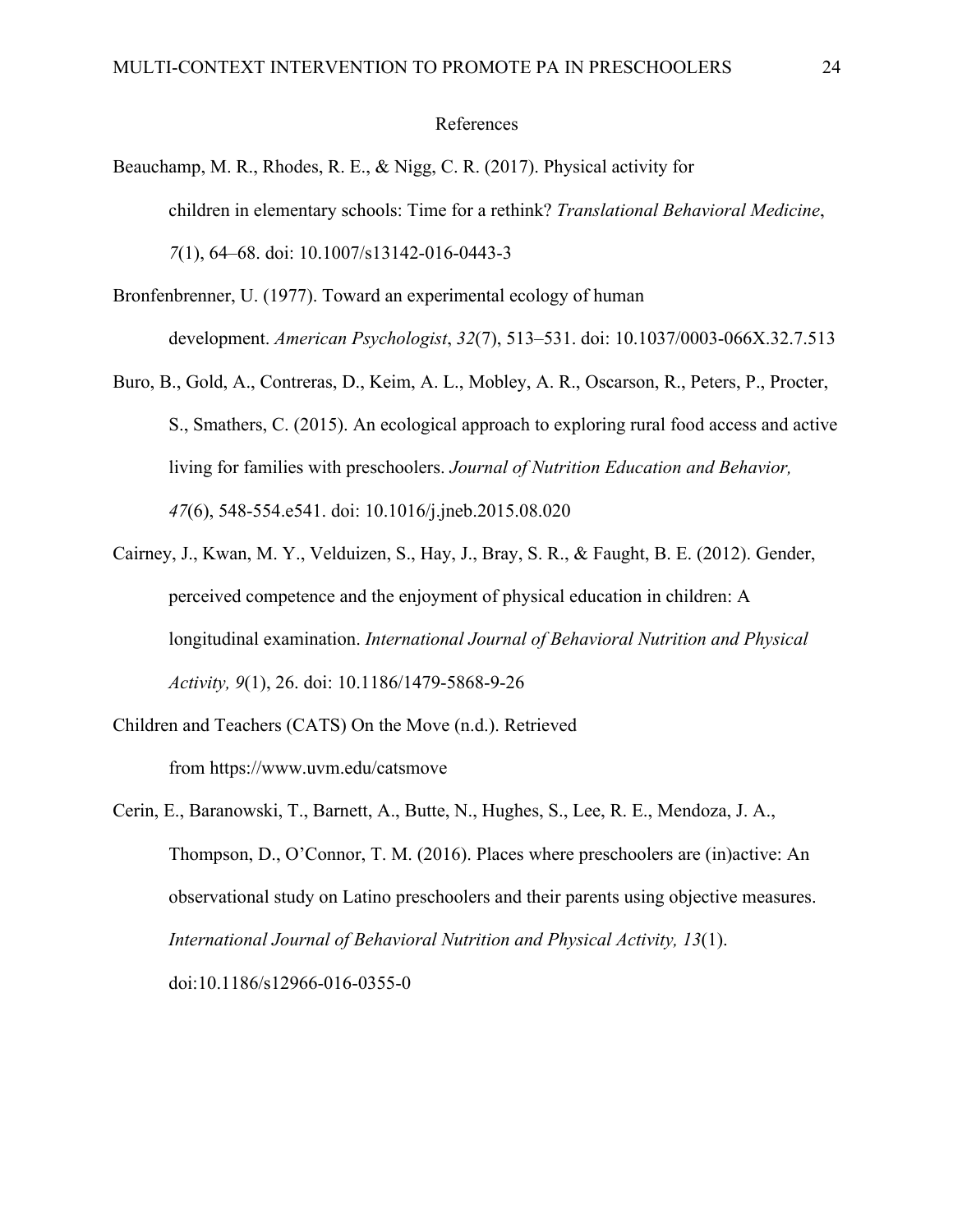- Cespedes, E. M., Gillman, M. W., Kleinman, K., Rifas-Shiman, S. L., Redline, S., & Taveras, E. M. (2014). Television viewing, bedroom television, and sleep duration from infancy to mid-childhood. *Pediatrics, 133*(5), e1163-e1171. doi:10.1542/peds.2013-3998
- Eyre, E. L. J., Duncan, M. J., Birch, S. L., & Cox, V. (2015). Environmental and school influences on physical activity in South Asian children from low socio-economic backgrounds: A qualitative study. *Journal of Child Health Care, 19*(3), 345-358. doi:10.1177/1367493513508845
- Gao, Z., Hannan, P., Xiang, P., Stodden, D. F., & Valdez, V. E. (2013). Video game–based exercise, Latino children's physical health, and academic achievement. *American Journal of Preventive Medicine, 44*(3, Supplement 3), S240-S246. doi: https://doi.org/10.1016/j.amepre.2012.11.023
- Gao, Z., & Xiang, P. (2014). Effects of exergaming based exercise on urban children's physical activity participation and body composition. *Journal of Physical Activity and Health, 11*(5), 992. doi:10.1123/jpah.2012-0228
- Hardy, L. L., Kelly, B., Chapman, K., King, L., & Farrell, L. (2010). Parental perceptions of barriers to children's participation in organised sport in Australia. *Journal of Paediatrics and Child Health, 46*(4), 197-203. doi:10.1111/j.1440-1754.2009.01661.x
- Hesketh, K. R., Lakshman, R., & van Sluijs, E. M. F. (2017). Barriers and facilitators to young children's physical activity and sedentary behaviour: A systematic review and synthesis of qualitative literature. *Obesity Reviews, 18*(9), 987-1017. doi:10.1111/obr.12562
- Hinkley, T., Salmon, J., Okely, A. D., Hesketh, K., & Crawford, D. (2012). Correlates of preschool children's physical activity. *American Journal of Preventive Medicine, 43*(2), 159-167. doi:10.1016/j.amepre.2012.04.020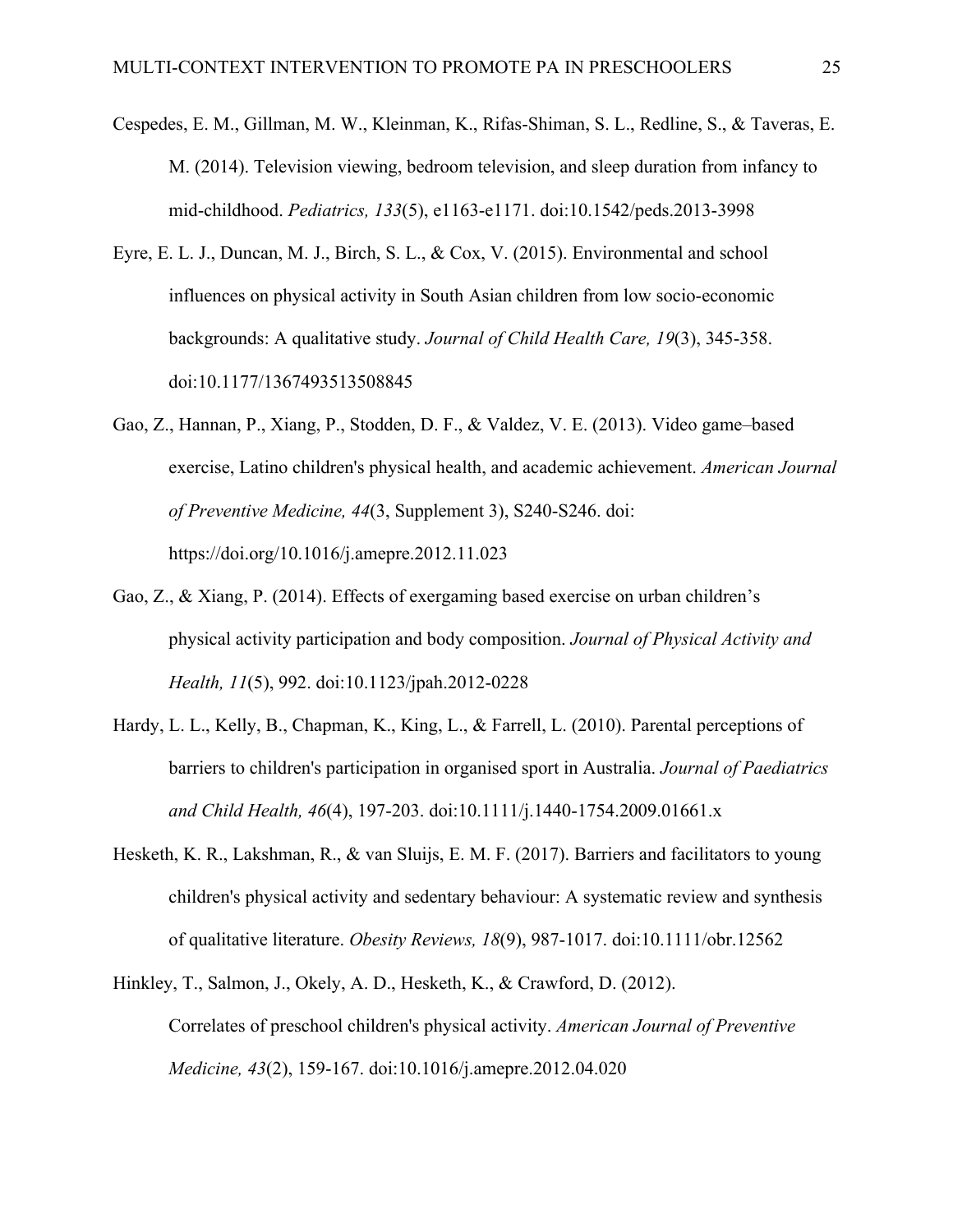Institute of Medicine of the National Academies. (2011). Early childhood obesity prevention policies. Washington, DC: National Academies Press.

- Irwin, J. D., He, M., Bouck, L. M. S., Tucker, P., & Pollett, G. L. (2005). Preschoolers' physical activity behaviours. *Canadian Journal of Public Health, 96*(4), 299-303. doi: 10.1007/BF03405170
- Lau, P. W., Lau, E. Y., Wong, D. P., & Ransdell, L. (2011). A systematic review of information and communication technology–based interventions for promoting physical activity behavior change in children and adolescents. *J Med Internet Res, 13*(3), e48. doi:10.2196/jmir.1533
- Levin, S., Martin, M. W., McKenzie, T. L., DeLouise, A. C. (2002). Assessment of a pilot video's effect on physical activity and heart health for young children. *Family & Community Health, 25*(3), 10-17. doi: 10.1097/00003727-200210000-00005

Lindsay, A. C., Wallington, S. F., Lees, F. D., & Greaney, M. L. (2018). Exploring how the home environment influences eating and physical activity habits of low-income, Latino children of predominantly immigrant families: A qualitative study. *International Journal of Environmental Research and Public Health, 15*(5), 978. doi:10.3390/ijerph15050978

Lindsay, A. C., Wasserman, M., Muñoz, M. A., Wallington, S. F., & Greaney, M. L. (2018). Examining influences of parenting styles and practices on physical activity and sedentary behaviors in Latino children in the United States: Integrative review. *JMIR Public Health and Surveillance, 4*(1), e14. doi: 10.2196/publichealth.8159

Meyer, L. E., Hoza, B., Martin, C., Shoulberg, E. K., Tompkins, C. L., Dennis,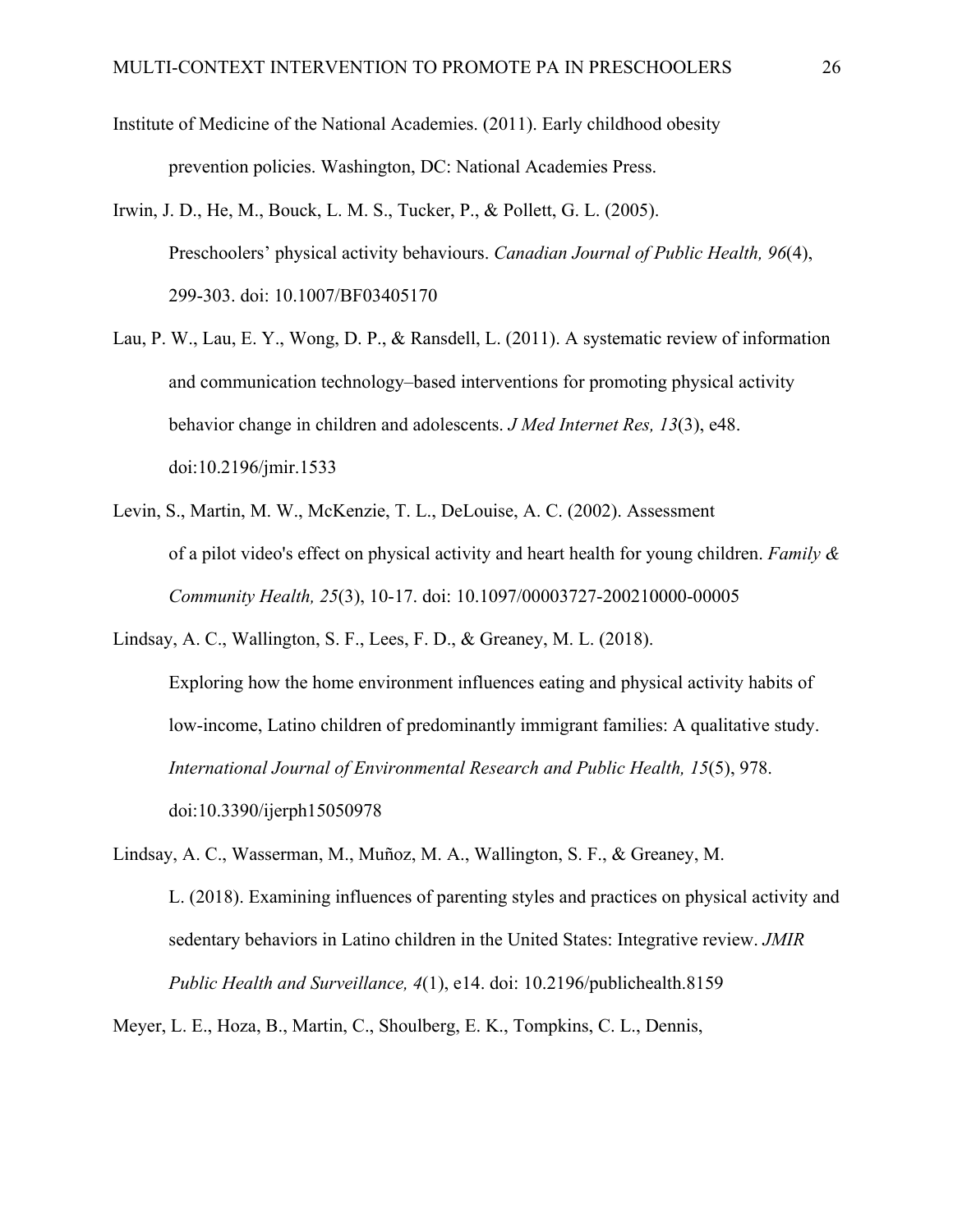M., & Krasner, A. (in press). CATs to Kiddie CATs: Transforming an elementary physical activity curriculum for preschoolers. American Journal of Health Education.

- Meyer, L. E., Martin, C., Pirog, A., Krasner, A., Dennis, M., Hoza, B., Tompkins, C. L., & Shoulberg, E. K. (2019). *Kiddie Children and Teachers on the Move (2nd ed.). Unpublished curriculum, Departments of Education, Psychological Science, and Rehabilitation and Movement Science. Burlington, VT: University of Vermont.*
- Minges, K. E., Owen, N., Salmon, J., Chao, A., Dunstan, D. W., & Whittemore, R. (2015). Reducing youth screen time: Qualitative metasynthesis of findings on barriers and facilitators. *Health Psychology, 34*(4), 381-397. doi:10.1037/hea000017
- Obeng, C. S. (2009). Physical activity lessons in preschools. *Journal of Research in Childhood Education, 24*(1), 50-59. doi: 10.1080/02568540903439391
- O'Neill, J. R., Pfeiffer, K. A., Dowda, M., & Pate, R. R. (2016). In-school and out-of-school physical activity in preschool children. *Journal of Physical Activity & Health, 13*(6), 606-610. doi:10.1123/jpah.2015-0245
- Paavonen, E. J., Porkka-Heiskanen, T., & Lahikainen, A. R. (2009). Sleep quality, duration and behavioral symptoms among 5–6-year-old children. *European Child & Adolescent Psychiatry, 18*(12), 747-754. doi:10.1007/s00787-009- 0033-8
- Pate, R. R., O'Neill, J. R., Brown, W. H., Pfeiffer, K. A., Dowda, M., & Addy, C. L. (2015). Prevalence of compliance with a new physical activity guideline for preschoolage children. *Childhood Obesity*, *11*(4), 415–420. doi:10.1089/chi.2014.0143

Pate, R. R., Trost, S. G., Felton, G. M., Ward, D. S., Dowda, M., & Saunders, R. (1997).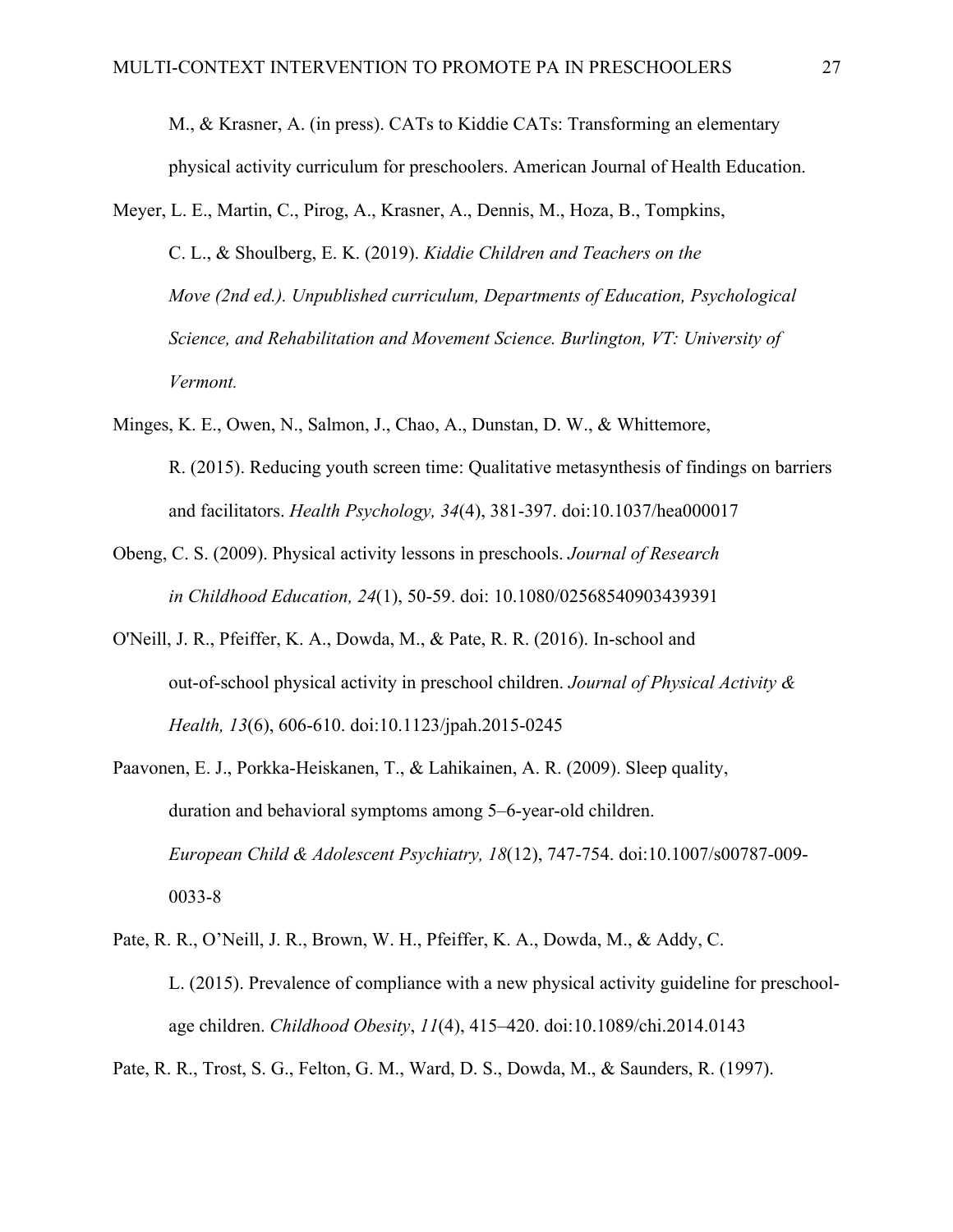Correlates of physical activity behavior in rural youth. *Research Quarterly for Exercise and Sport, 68*(3), 241-248. doi:10.1080/02701367.1997.10608003

- Rideout, V. (2017). The Common Sense Census: Media use by kids age zero to eight. *Common Sense Media*. Retrieved from: https://www.commonsensemedia.org/sites/default/files/uploads/research/csm\_zerotoeight fullreport release 2.pdf
- Sääkslahti, A., Numminen, P., Varstala, V., Helenius, H., Tammi, A., Viikari, J., & Välimäki, I. (2004). Physical activity as a preventive measure for coronary heart disease risk factors in early childhood. *Scandinavian Journal of Medicine & Science in Sports, 14*(3), 143-149. doi:10.1111/j.1600-0838.2004.00347.x
- Smith, B. J., Grunseit, A., Hardy, L. L., King, L., Wolfenden, L., & Milat, A. (2010). Parental influences on child physical activity and screen viewing time: A population based study. *BMC Public Health, 10*(1), 593.
- Spence, J. C., & Lee, R. E. (2003). Toward a comprehensive model of physical activity. *Psychology of Sport and Exercise, 4*(1), 7-24. doi:10.1016/S1469- 0292(02)00014-6
- Tompkins, C. L., Shoulberg, E. K., Meyer, L. E., Martin, C. P., Dennis, M., Krasner, A. S., & Hoza, B. (2019). Distinct methods for assessing compliance with a physical activity guideline for children in preschools. *Journal of Physical Activity & Health*, *16(10)*, 902- 907.
- Tremblay, L., Boudreau-Larivière, C., & Cimon-Lambert, K. (2012). Promoting physical activity in preschoolers: A review of the guidelines, barriers, and facilitators for implementation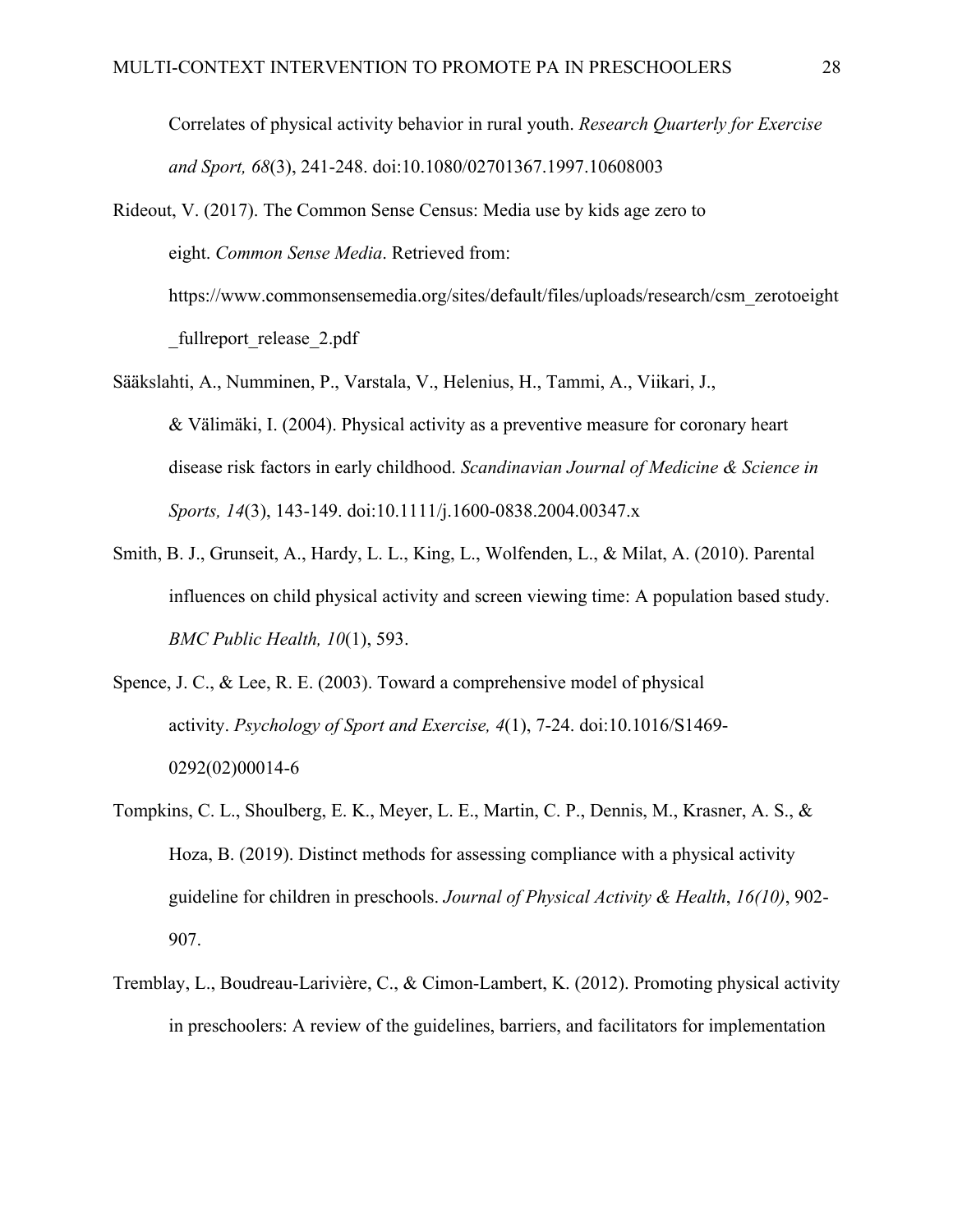of policies and practices. *Canadian Psychology/Psychologie Canadienne, 53*(4), 280-290. doi:10.1037/a0030210

- Trost, S. G., Sallis, J. F., Pate, R. R., Freedson, P. S., Taylor, W. C., & Dowda, M. (2003). Evaluating a model of parental influence on youth physical activity. *American Journal of Preventive Medicine, 25*(4), 277-282. doi:10.1016/S0749-3797(03)00217-4
- Tso, W., Rao, N., Jiang, F., Li, A. M., Lee, S.-l., Ho, F. K.-w., Li, S. L., Ip, P. (2016). Sleep duration and school readiness of Chinese preschool children. *The Journal of Pediatrics, 169*, 266-271. doi:10.1016/j.jpeds.2015.10.064
- Tucker, P., & Gilliland, J. (2007). The effect of season and weather on physical activity: A systematic review. *Public Health, 121*(12), 909-922. doi:10.1016/j.puhe.2007.04.009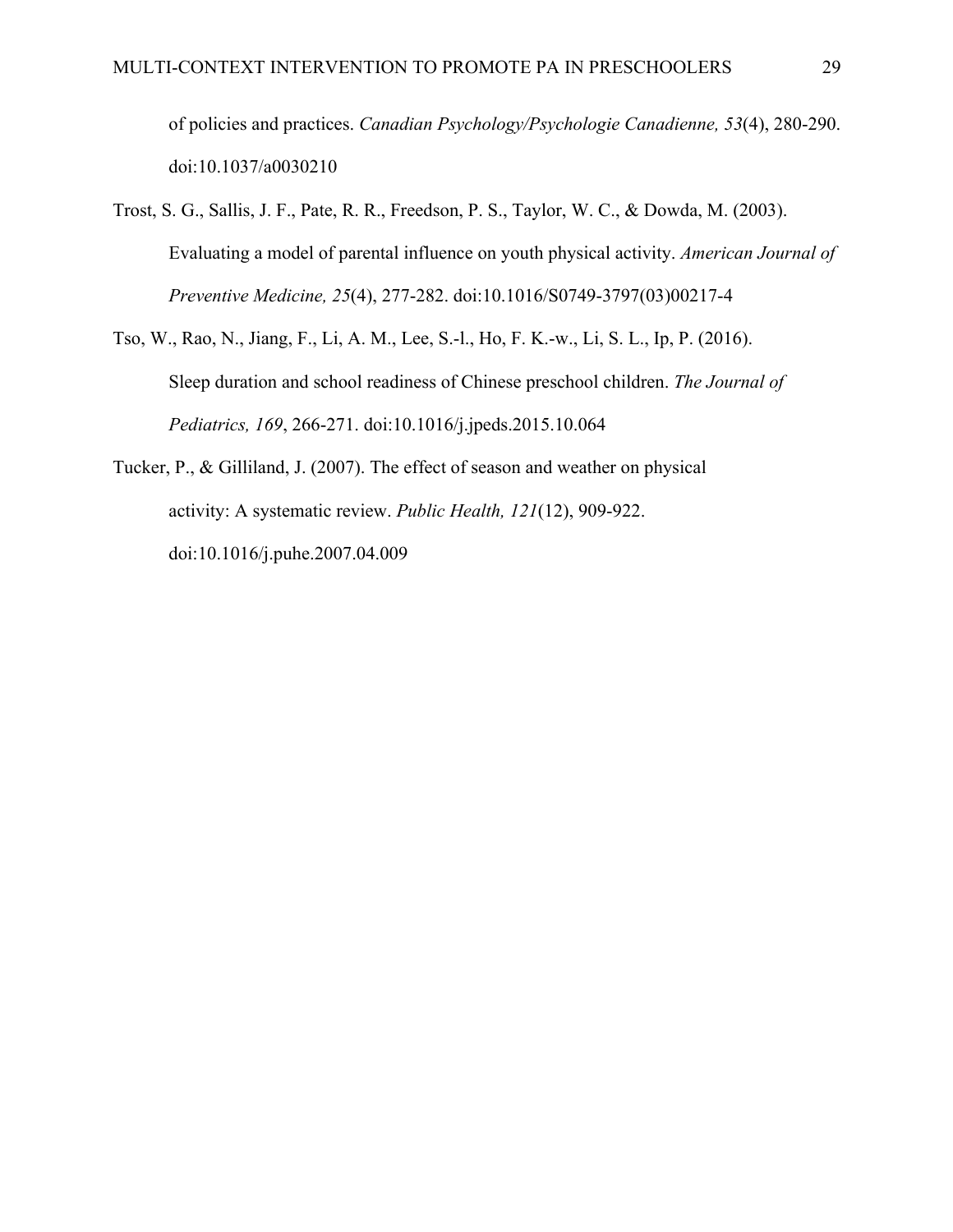#### Table 1

| Variable                                             | $\mathbf{1}$ | $\overline{2}$           | $\mathfrak{Z}$                                | $\overline{4}$ | 5                        | 6                        | $\boldsymbol{7}$         | $\, 8$  | $\cal M$ | $\,SD$  |
|------------------------------------------------------|--------------|--------------------------|-----------------------------------------------|----------------|--------------------------|--------------------------|--------------------------|---------|----------|---------|
| 1. Did child watch<br>Kiddie CATs at<br>Home videos? | $-$          | $-.02$                   | .19                                           | .23            | $-.02$                   | $-.14$                   | .24                      | .30     | .40      | .50     |
| 2. Age                                               |              | $\overline{\phantom{m}}$ | $-.22$                                        | $-.27$         | .22                      | .06                      | $-.03$                   | $-.14$  | 3.98     | .59     |
| $3.$ Sex <sup>a</sup>                                |              |                          | $\mathord{\hspace{1pt}\text{--}\hspace{1pt}}$ | $.31*$         | $-.24$                   | .20                      | .05                      | .18     | 1.48     | .51     |
| 4. Head Start<br><b>Status</b>                       |              |                          |                                               | $\mathbf{u}$   | $.35*$                   | .26                      | $.18\,$                  | .09     | .76      | .43     |
| 5. School day<br>screen use                          |              |                          |                                               |                | $\overline{\phantom{a}}$ | $.47***$                 | $-.04$                   | $-.06$  | 1.90     | .83     |
| 6. Weekend screen<br>use                             |              |                          |                                               |                |                          | $\overline{\phantom{a}}$ | $-.10$                   | .03     | 2.24     | .77     |
| 7. Average hours<br>slept on weekdays                |              |                          |                                               |                |                          |                          | $\overline{\phantom{a}}$ | $.60**$ | 10.77    | .92     |
| 8. Average hours<br>slept on weekends                |              |                          |                                               |                |                          |                          |                          | --      | 10.97    | $.87\,$ |

### *Means, Standard Deviations, and Intercorrelations among Study Variables*

*Note:* <sup>a</sup>1 = boys, 2 = girls Significance level of correlations are indicated as  $p \le 0.05$ ,  $p \le 0.01$